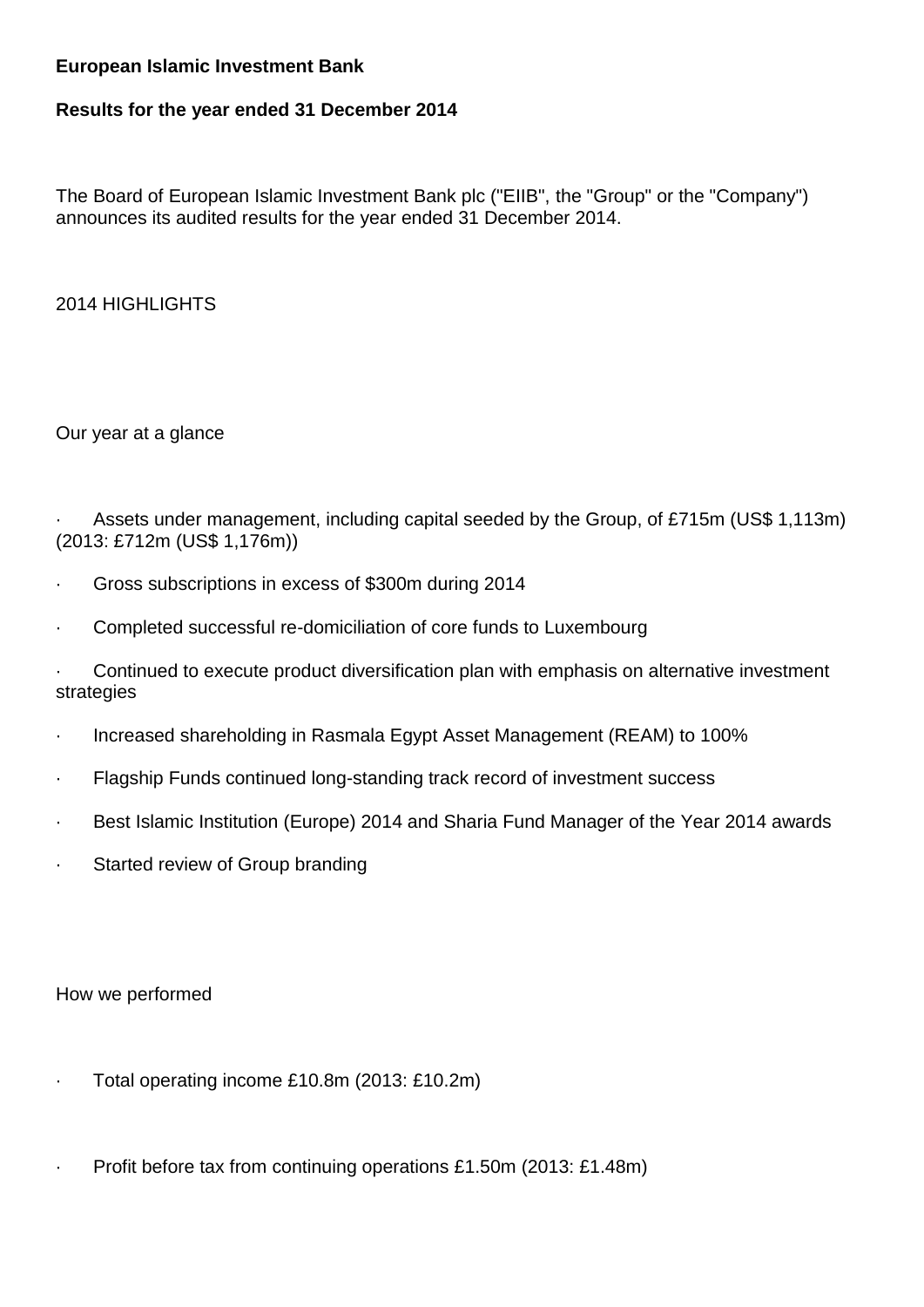Profit to equity holders £0.60m, after tax expense of £0.79m and loss on discontinued operations of £0.12m

· Earning per share of 3.16p (2013: 0.01p)

· Staff costs of £5.40m (2013: £5.78m) and other operating expenses of £3.8m (2013: £2.9m)

· Regulatory Capital of the Group at 31 December 2014 stood at £102m (£101m at 31 December 2013)

Net Asset Value, after share consolidation, of 317.2 pence per share (2013: 6.4 pence per share (post consolidation 320 pence per share))

Enquiries:

European Islamic Investment Bank plcTel: +44 (0)20 7847 9900 Zak Hydari, CEO

| <b>Westhouse Securities</b> | Tel: +44 (0)20 7601 6100 |
|-----------------------------|--------------------------|
| Antonio Bossi               |                          |

Lukasz Gwozdz

Finsbury Tel: +971 (0) 52 649 8556

Chairman's Statement

I am pleased to report a second year of profit, despite the challenging economic climate in the latter part of the year. In 2014 we consolidated our position as a leading asset management and financing group in the MENA region.

Further progress

In 2014, we made steady progress, building on the groundwork of the previous year. We expanded further our product offering to include alternative strategies and achieved this whilst maintaining control over our cost base.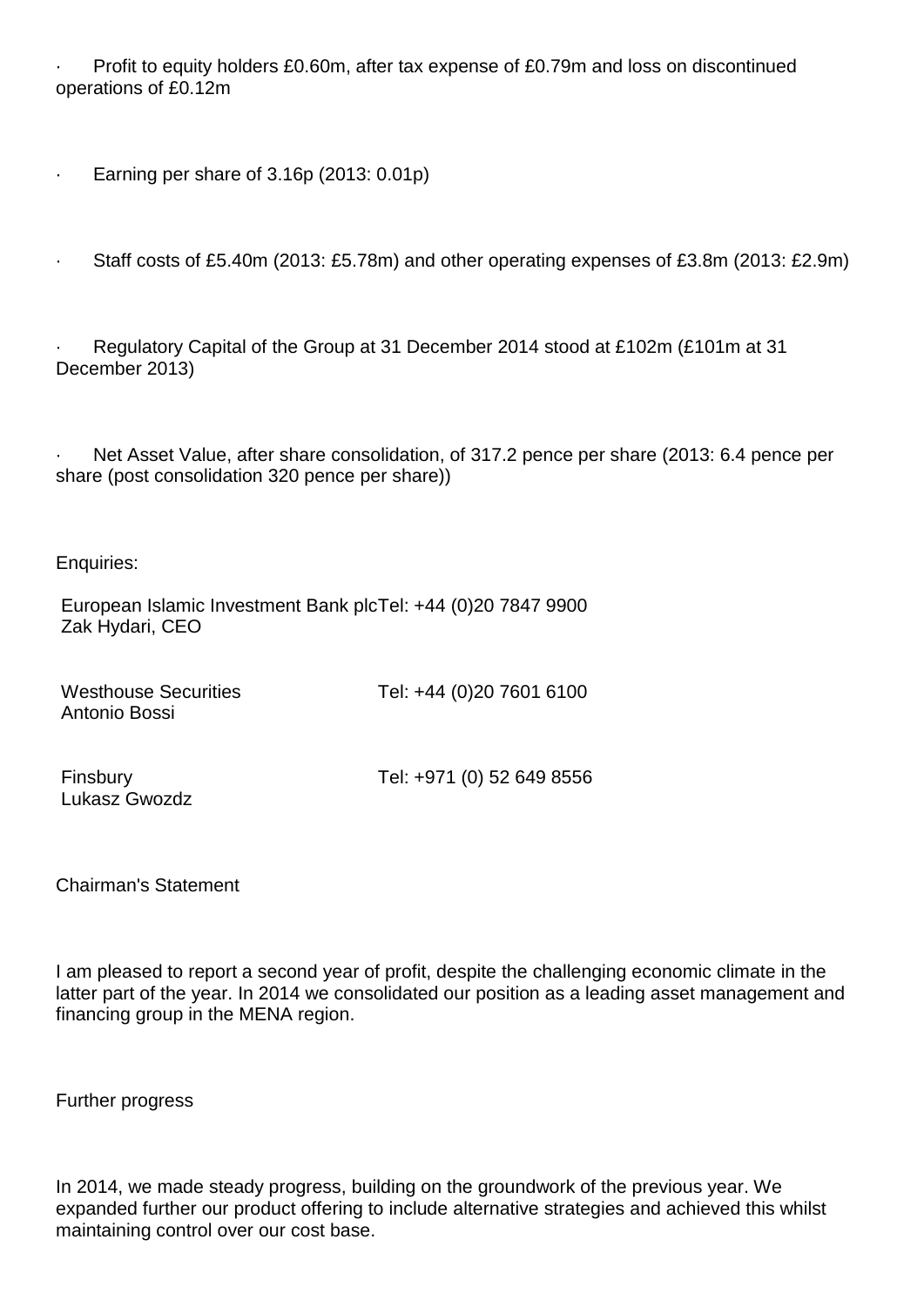This disciplined and focused approach has enabled the Group to report a second successive profit in 2014, while continuing to invest in the growth initiatives necessary to achieve our five year plan.

Performance

The Group's operating income increased to £10.8m (2013 £10.2m) with a particularly strong performance from our asset management business. The second half of the year saw significant volatility in GCC markets, which we have been able to navigate. Our cost base increased slightly, but remained effectively controlled.

A second year of stable profit is a clear demonstration that we continue to move in the right direction and we will continue to invest in our platform and people to ensure continued progress.

Market developments

In the second half of 2014 the GCC countries experienced strong headwinds as a result of falling oil prices and rising political uncertainty. Stock markets in the region fell in line with these concerns. Despite these challenges, we believe stable governments, as evidenced by the smooth transition of power in Saudi Arabia, high growth rates and a combination of sovereign wealth and demographics will continue to translate into long-term growth for the region.

Meanwhile, the benefits of an Islamic approach to finance are increasingly being appreciated across developed and growth markets.

Our Chief Executive Officer expands on our market views below, but I believe that the Group is well positioned to benefit from the opportunities in our core markets.

Regulation

The Board undertook a review of the scope of EIIB's UK regulatory permissions and concluded that they exceeded our requirements. Following detailed discussions with the Prudential Regulation Authority (PRA) and the Financial Conduct Authority (FCA), the PRA authorised the amending of our permissions and we were able to relinquish the Group's deposit-taking license. We are now solely regulated by the FCA in the United Kingdom and by local regulators in Egypt,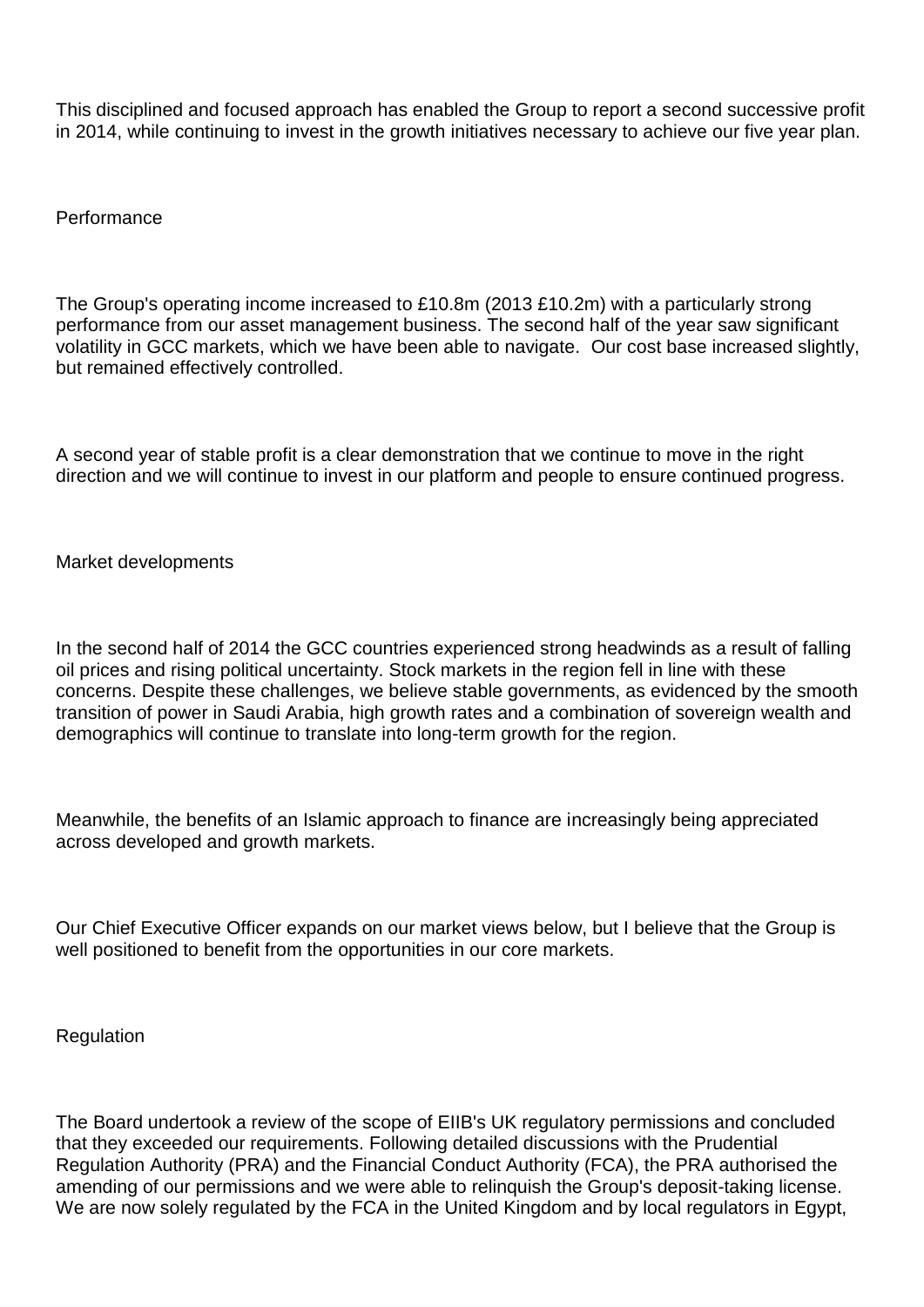Oman and the United Arab Emirates. The Group's regulation is now more efficiently aligned to its strategy and business model.

Corporate Governance

The Group continually assesses corporate governance and its effectiveness, independence and efficiency. Board performance is also evaluated annually.

The Board contains a suitable majority of non-executive and independent directors with a wide range of skills and experience relevant to EIIB's business. Biographies of the Directors and details of the Board and its committees can be found on pages 18 to 21 of the annual report. There were no Board changes made during the year.

We will continue to review the Board's membership, its performance, its committees' performance and that of individual board members to ensure the Board and its committees have the appropriate balance of skills, experience and independence.

Tender offer

A tender offer was launched on 1 August 2014, and withdrawn on 28 November 2014 as the Company remained in discussions with its regulators regarding the implementation of that offer. Those discussions have now been concluded satisfactorily.

A circular explaining the terms of a new tender offer for up to £20 million was posted to shareholders on 17 April 2015 and is expected to close on 6 May 2015.

**Outlook** 

The Board has worked diligently in following our defined strategy of creating a market leading asset management and financing business focused on the GCC region.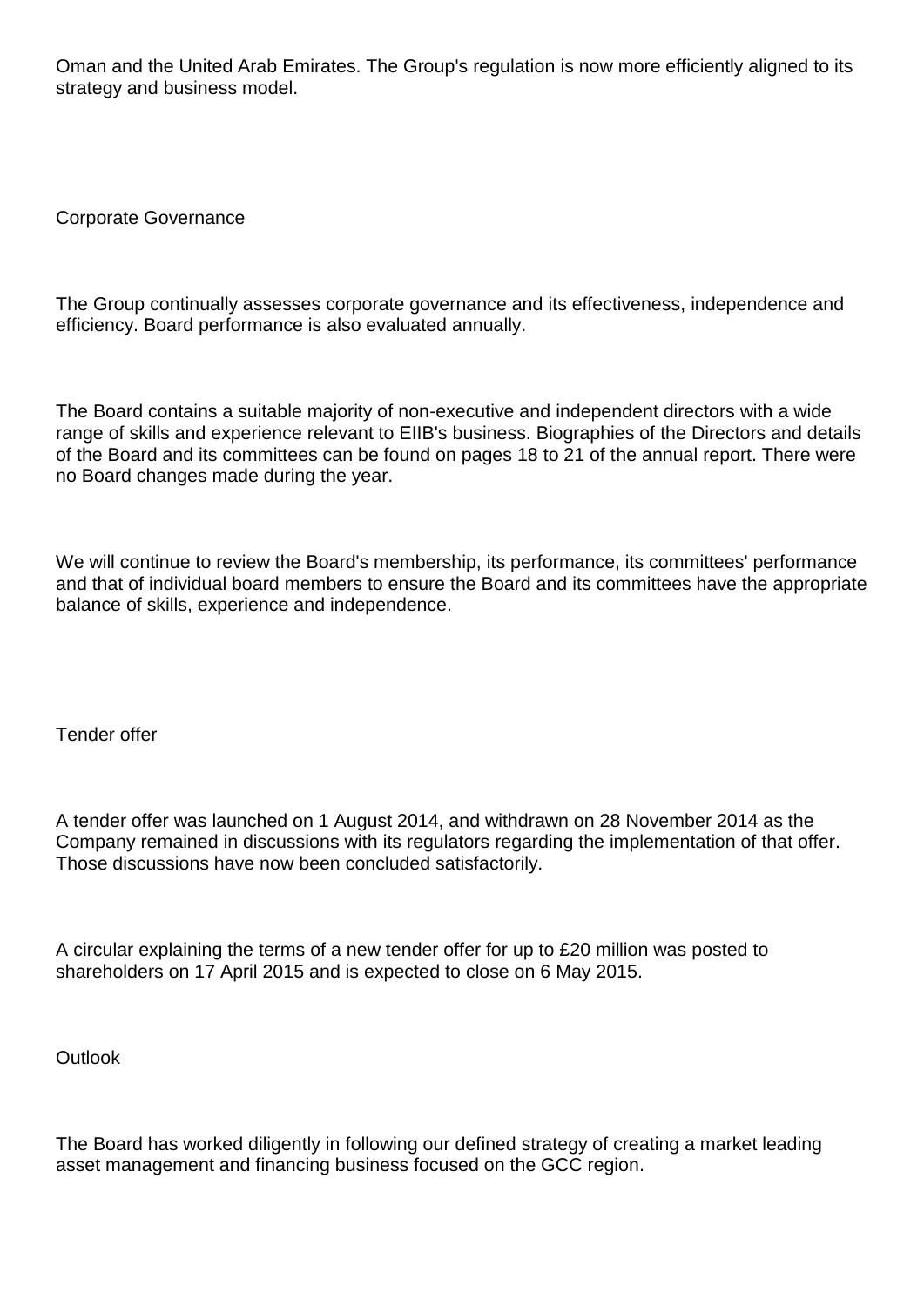The GCC has shown remarkable resilience despite significant headwinds in 2014. We are confident that our business is well positioned to benefit from opportunities in our markets. I look forward to working with our expert staff, management team and board in achieving further positive results.

STRATEGIC REPORT FOR 2014

Our Business Model and Strategy

Business Model

EIIB is a London listed asset management and financing group focused on the growth markets of the GCC countries. We deliver investment banking and asset management products and services across asset classes to wholesale and institutional clients.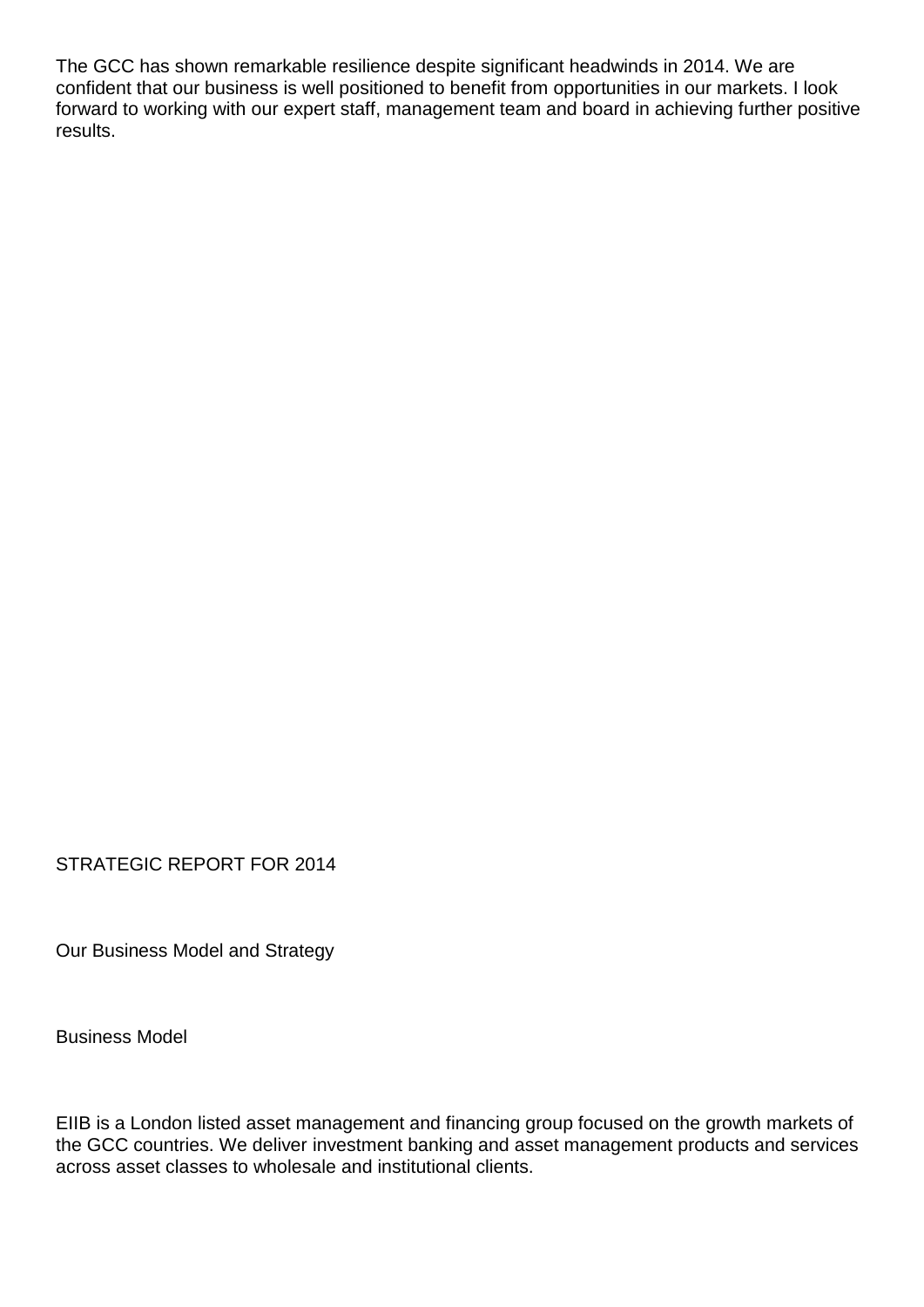We derive management fees from our asset management services and transactional fees from financing activities. We also generate returns from principal investments.

Our Clients

We are an institutional asset manager working closely with pension funds, family groups, corporations, financial and government institutions including sovereign wealth funds.

Our Services

Asset Management

Investment Banking

Principal Investments

Our Strategy

Our strategy is to promote the GCC and other regional growth markets as a preferred investment destination. We offer our international and regional clients bespoke asset management and financing solutions primarily focused on our core markets. We aim to be a catalyst for consolidation in the GCC asset management industry and to achieve a market leading position.

As a leading player in the GCC we are also experts in Islamic Finance ("IF"). IF is an investment discipline that considers environmental, social and other criteria to generate long-term financial returns and a positive impact on society. The principles of IF include the avoidance of:

- Interest or the trading of intangible assets and cash flows relating to such activities
- **Uncertainty**
- **Speculation**
- Unjust enrichment or unfair exploitation

Our competition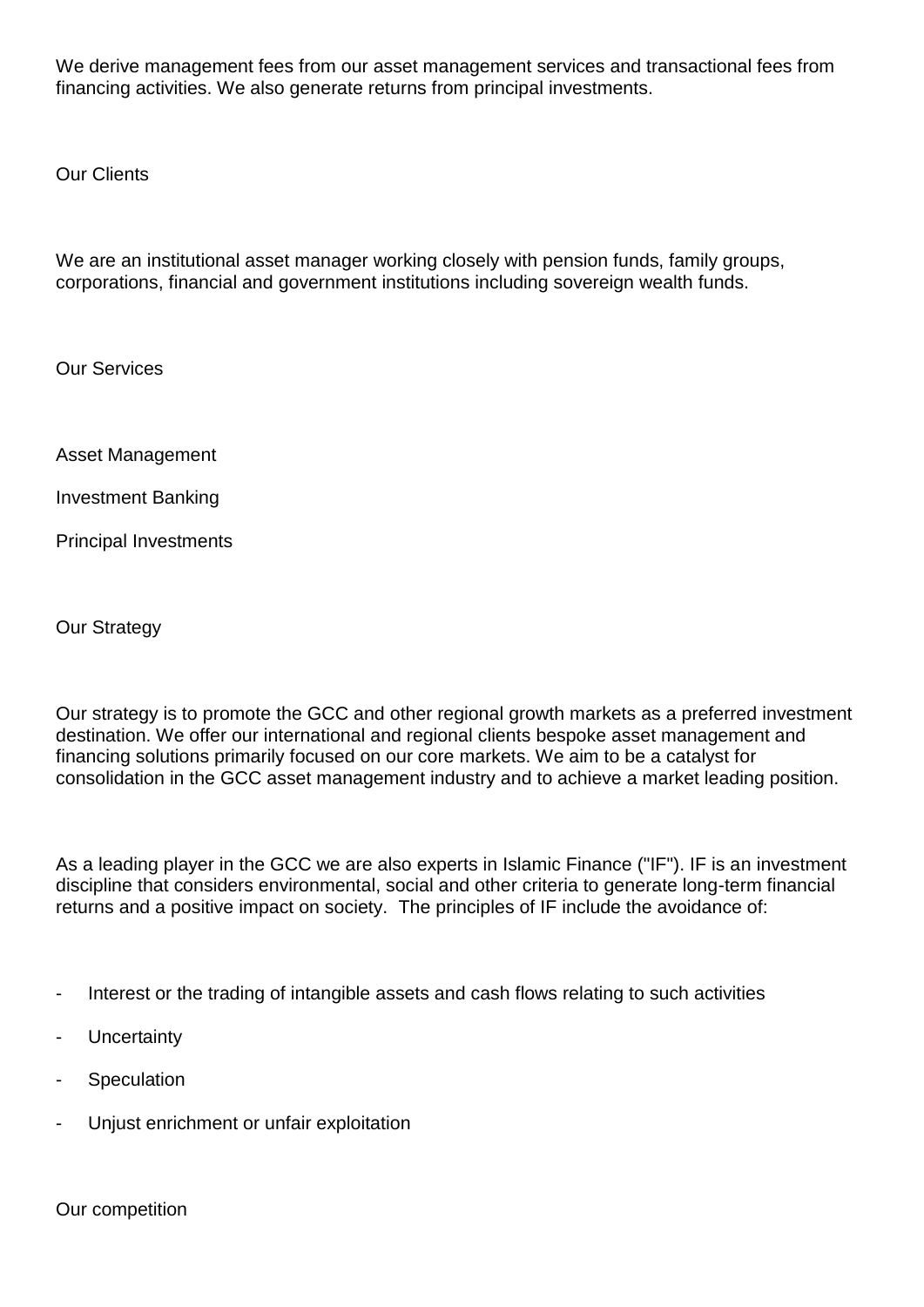Our principal competition comes from independent regional asset management firms and from regional banks.

## CHIEF EXECUTIVE OFFICER'S REVIEW

On behalf of the Directors I am pleased to present my review of the year, as part of our Strategic Report.

Our Strategy

EIIB is a London listed asset management and financing group focused on the growth markets of the GCC countries. EIIB is authorised by the Financial Conduct Authority in the United Kingdom and also regulated in Egypt, Oman and the United Arab Emirates. EIIB's primary focus is to provide investment management and financing solutions to pension funds, family groups, corporations and financial and government institutions.

The activities of the Group include investment management solutions encompassing equities, fixed income and alternatives; investment banking services encompassing provision of financing, debt capital markets and structured finance; and business advisory services.

EIIB's business strategy is to develop as a specialist asset management and financing business, offering clients bespoke solutions focused on the growth markets of the GCC. The Group's aim is to be a catalyst for consolidation in the GCC asset management industry and to achieve a market leading position.

Given our market positon in the GCC we have also developed world class expertise in Islamic Finance. The key principles of Islamic Finance are based on ethical real economy transactions, thus Islamic Finance transactions avoid the following:

· Interest or the trading of intangible assets and cash flows relating to such activities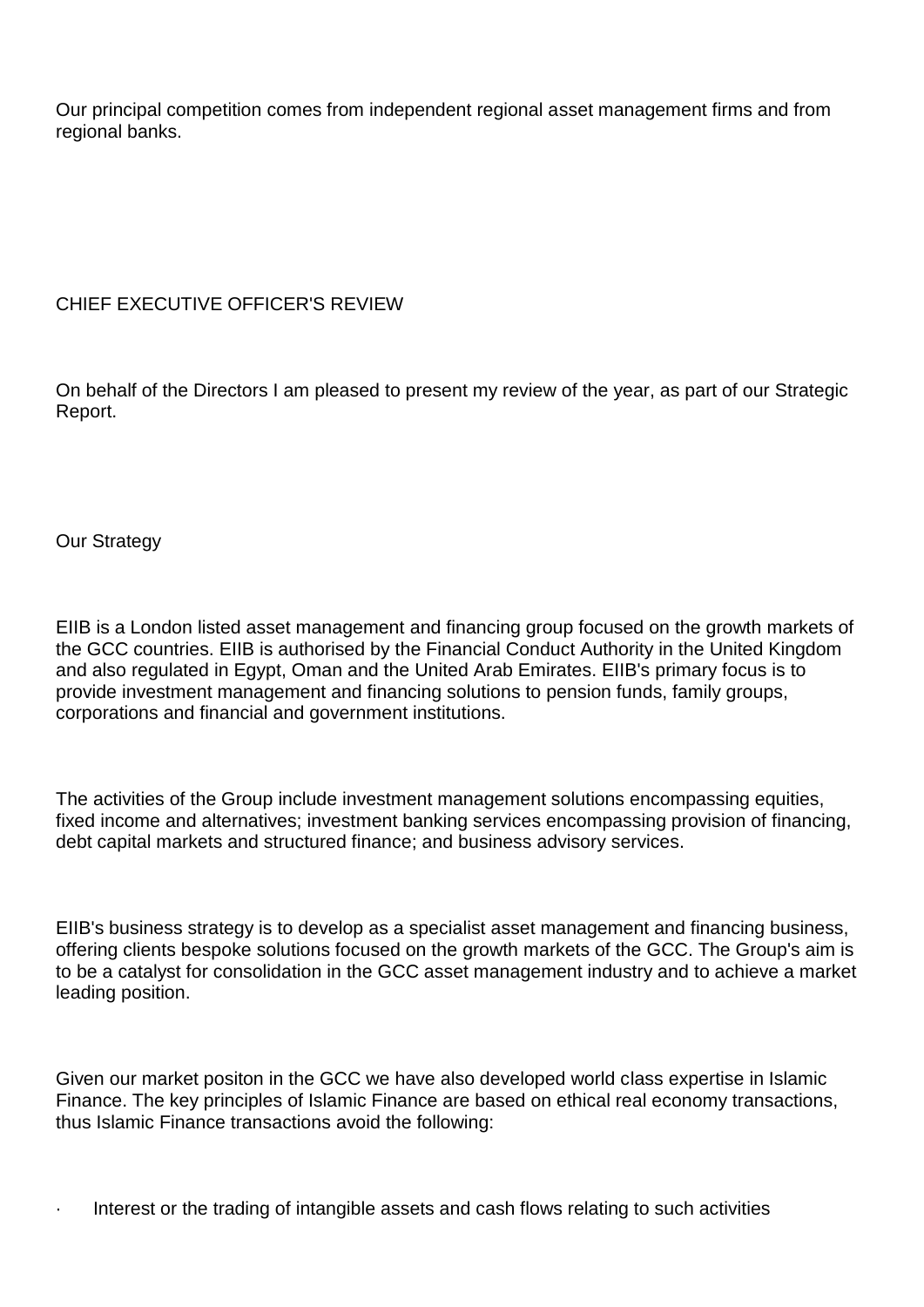- **Uncertainty**
- **Speculation**
- Unjust enrichment or unfair exploitation

As we look forward, we will continue to invest in innovative product development, distribution capabilities, further strengthening of the team and strategic or bolt-on acquisitions as appropriate.

**Results** 

The financial statements for the reporting year ended 31 December 2014 are shown below.

I am pleased to report that the results for 2014 reflect continued strengthening of our business, despite challenging market conditions in the second half of the year. Total operating income increased to £10.8m (2013 £10.2m), which, combined with continued tight cost control, delivered an underlying operating profit before tax from continued operations of £1.50m (2013: £1.48m).

The net profit including non-controlling interest in 2014 amounted to £0.60m (2013 loss of £0.03m) after tax expense of £0.79m (2013: £0.26m) and loss on discontinued operations of £0.12m (2013 £1.25m).

Our Asset Management business performed strongly this year, with higher levels of performance fees than last year. Our assets under management have remained broadly flat despite challenging market conditions in the GCC, particularly in the second half of the year. Considering market conditions, this is a highly creditable performance.

Whilst we maintained good performance in our flagship funds, new alternative strategies have positioned us well for the years ahead as we diversify our product offering.

We continued to build our Investment Banking business and further awards are testament to the level of in-house expertise we have developed.

The Group maintained its strong capital adequacy, regulatory and liquidity ratios. The Regulatory Capital of the Group at 31 December 2014 stood at £102m (£101m at 31 December 2013).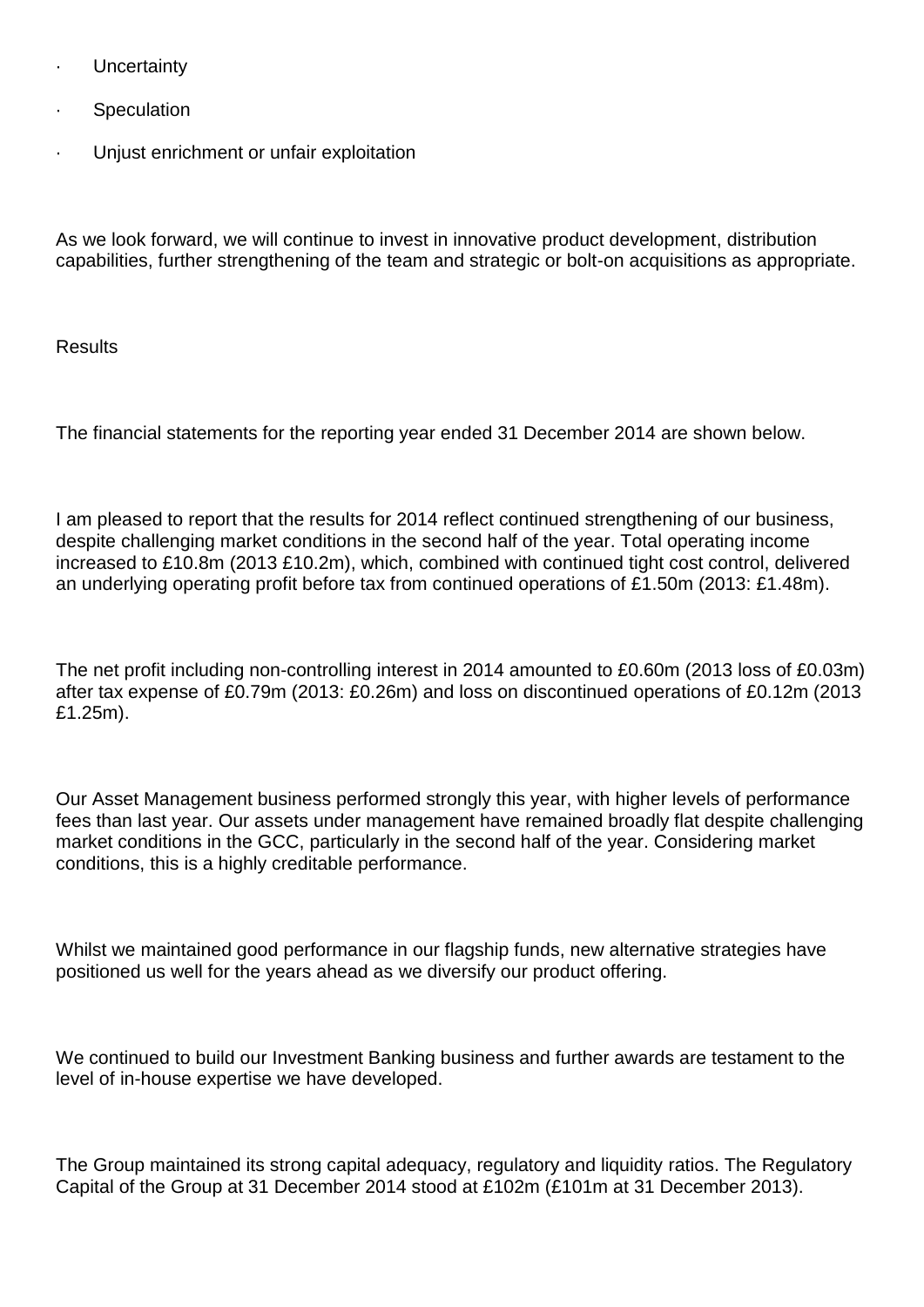Our change in regulatory permissions, covered in more detail below, has not diminished the importance of maintaining tight controls and transparency around capital and liquidity.

**Regulation** 

During 2014 we gained authorisation from the Prudential Regulation Authority (PRA) to amend our regulatory permissions and relinquished our UK deposit-taking licence at the end of 2014. We are now solo regulated in the UK by the Financial Conduct Authority (FCA) and by local regulators in the UAE, Oman and Egypt.

Changing our regulatory permissions was a complex project and a significant step in aligning our permissions with our operating model.

Brand franchise

We started a review of the Group's branding and plan to complete this work during 2015. We aim to achieve a clear, recognisable and valued brand name for the Group and its operating companies. A re-launch will help bring market clarity and definition around who we are and what we do.

Asset Management

While Assets Under Management (AUM) remained broadly constant during the year, this masks a good performance in the face of challenging markets. The business attracted approximately \$300m in new subscriptions during the year which were offset by redemptions and market and foreign exchange movements. We saw a significant correction in the equity markets, across the GCC and wider MENA region, in the latter part of the year, with concurrent interest rate uncertainties. Many of our investors sought to exit traditional strategies and rotate into alternative investment strategies. The diversification of our product offering has helped us to retain AUM and consolidate our market share in the UAE.

During 2014, we completed the successful re-domiciliation of a selection of our funds to Luxembourg. A broad, Luxembourg-domiciled fund offering is important for our global distribution strategy, boosting the funds' appeal to both international and regional third-party distributors and investors. Investors increasingly recognize Luxembourg as one of the most attractive and cost effective jurisdictions for the domicile of funds.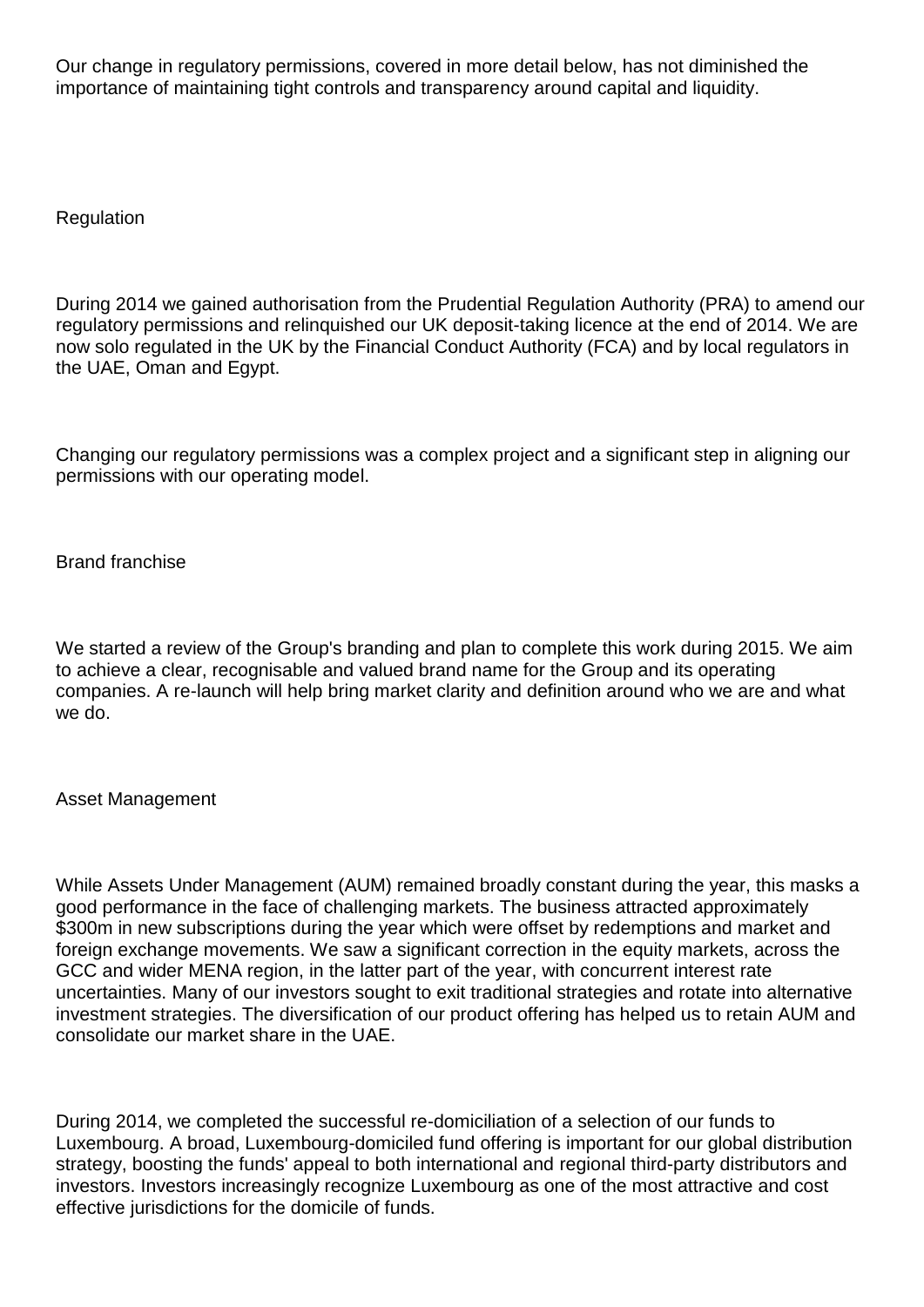We continued to build and enhance our product offering. We added the Rasmala GCC Islamic Equity Income Fund and the Rasmala Global Sukuk Fund to complement our flagship products, Rasmala Arabian Markets Growth Equity Fund and the Rasmala GCC Fixed Income Fund. We have also responded to client demand for alternative investment strategies by launching the Rasmala Trade Finance Fund ("RTFF") and the Rasmala Leasing Fund ("RLF"). RTFF is a Sharia'a compliant open-ended fund providing investors with a low volatility money market alternative that is linked to emerging market trade transactions and aims to benefit from the rapid growth of global trade. RLF is a Sharia'a compliant fund established to capture investment performance in the US leasing market.

Strategically, these investment products allow us to retain any outbound investment flows from clients seeking alternative investment ideas. We believe there is a market opportunity for us to offer our GCC client base unique, Sharia'a compliant, investment products investing in international markets in addition to catering to investor requirements in MENA investment markets.

Strong Performance and Industry Recognition

Overall investment performance remained strong compared to both our competitors and industryrecognised benchmarks. The Rasmala Arabian Markets Growth Equity Fund returned 10.1% (net of all fees and expenses) compared to the S&P Pan Arab Composite Large Mid Cap Index return of -0.9%. This builds upon the fund's long-term track record, which stands at an annualized outperformance of 8.44% since inception in 2006.

The Rasmala GCC Fixed Income Fund returned 6.7% (net of all fees and expenses) despite the global fixed income headwinds and compared to the Citigroup MENA Broad Bond Index GCC return of 6.9%, also extending that fund's long-term track record of annualized outperformance of 2.46% since inception in 2009.

In addition all of our mutual funds and discretionary portfolio mandates outperformed their respective benchmarks in 2014.

The response from our existing client base has been encouragingly positive as many of them increased assets under management with us during the year.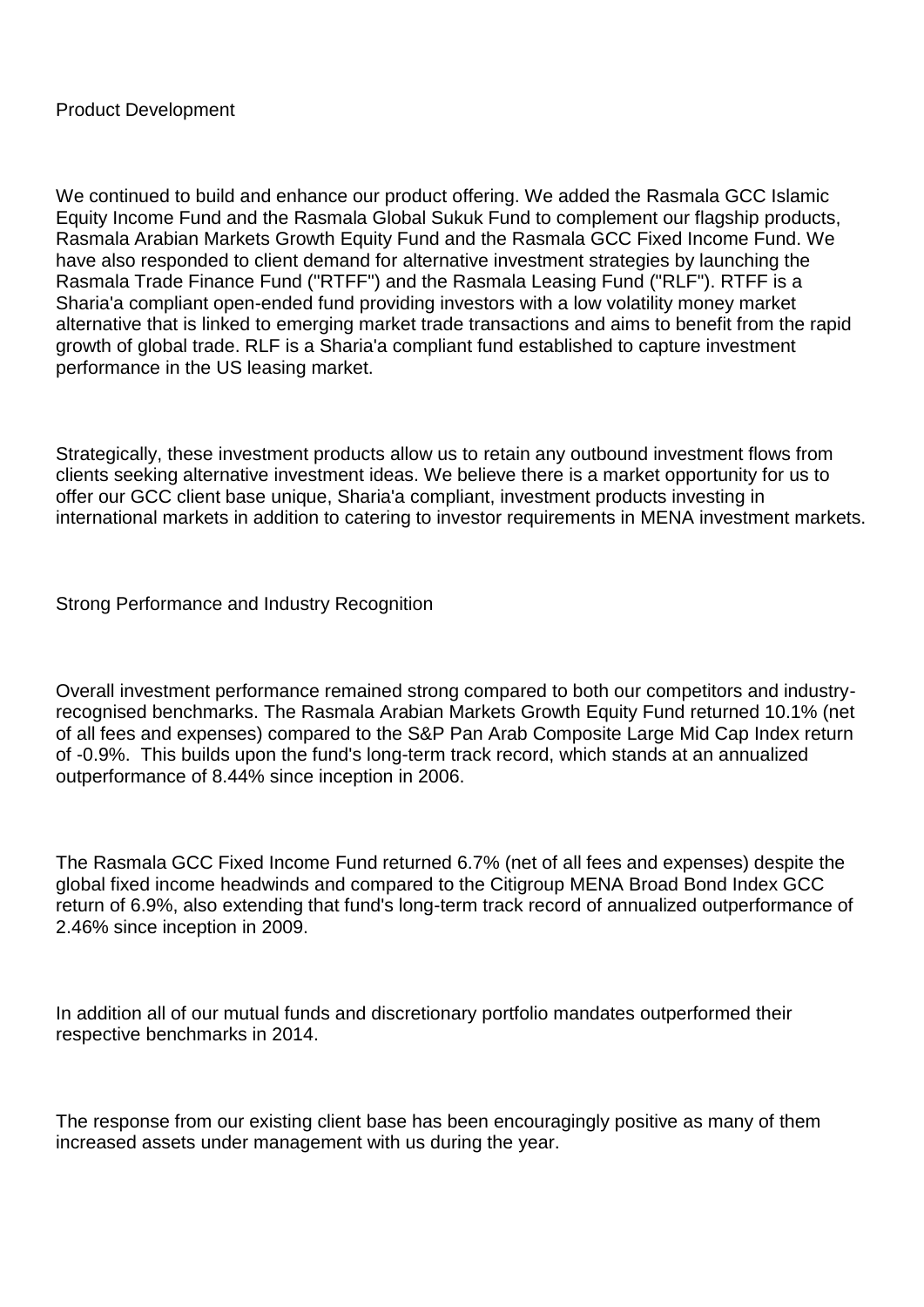We have also attracted new client mandates, including our second discretionary managed portfolio from a government institution in Oman. In 2015 our objective is to win similar mandates from government institutions in other GCC countries.

There is growing demand for our products and we will continue to drive growth by recruiting proven talent and increasing our product range.

In 2014, Morningstar awarded the Rasmala Arabian Markets Growth Equity Fund with the coveted five star rating based upon its investment performance over the past 3 years. Also, in 2014, Global ISF awarded Rasmala the Sharia Fund Manager of the Year.

Such industry recognition is evidence of Rasmala's continued success in investment performance, product innovation, and serving the needs of our local client base.

Rasmala was recently ranked as the 15th largest asset management firm in the Middle East by New York based Institutional Investor, and ranked within the top independent asset management firms if commercial banks were excluded from the list.

Investment Banking

Traditionally, domestic and regional institutions have acted as distributors of financial products to their customers, relying upon partnerships with bulge bracket firms for product structuring expertise. In contrast, EIIB has continued building on its proven ability to manufacture products in its own right. The investment banking (IB) team structured and placed products during the year that showcased the Group's skill set in debt capital markets.

In March 2014, we successfully acted as lead arranger and book runner for European-based multinational insurance group FWU Group on the second tranche of their sukuk al-wakala programme. This second tranche of US\$40m was part of a US\$100m programme and was rated BBB by Fitch. This was a unique asset backed transaction involving a European corporate issuing rated paper via the sukuk markets.

The transaction helped the Group to win the award for 'Best Islamic Institution in Europe' for the second year in a row.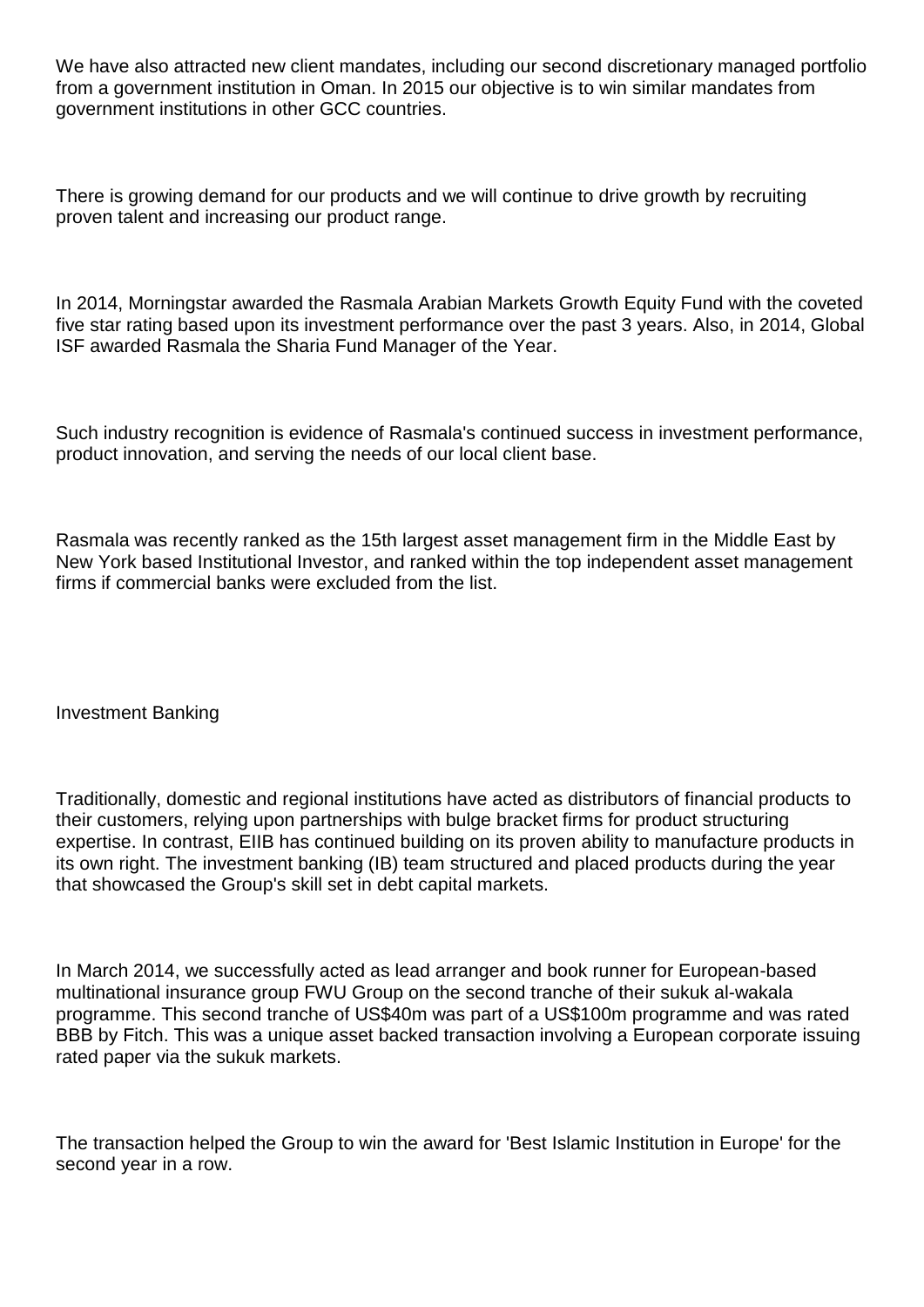In parallel with developing cutting-edge solutions for our clients in sukuk, the IB team has been instrumental in generating value for the Group through evaluating other investment opportunities, both for the Group's proprietary book and for asset management clients.

For example, during 2014, IB arranged the placement of securities in Emirates REIT and worked closely with asset management to evaluate opportunities for the Rasmala Trade Finance Fund. The IB team also established a strategy for real estate and leasing and began evaluating opportunities towards the end of 2014.

The IB team looks beyond mere replication of conventional financing structures through the application of Sharia'a 'wrappers' and other synthetic structures, and instead focuses on first principles of Islamic finance.

We see these products and services as being a growth area as capital from the GCC region flows into the international markets.

Principal Investments

Principal Investments (PI) main focus is to invest in opportunities that align with our strategy and business model.

The PI business unit provides seed funding for new Asset Management products and for Investment Banking transactions.

PI also manages our private equity investments. Whilst there has been no change in these investments during 2014, we continue to proactively manage our exposures.

Our book exposure is now £16.7m (2013: £15.9m), which includes our private equity assets across the group.

We continue to seek exits from our private equity investments and are determined to optimise the returns from our exits.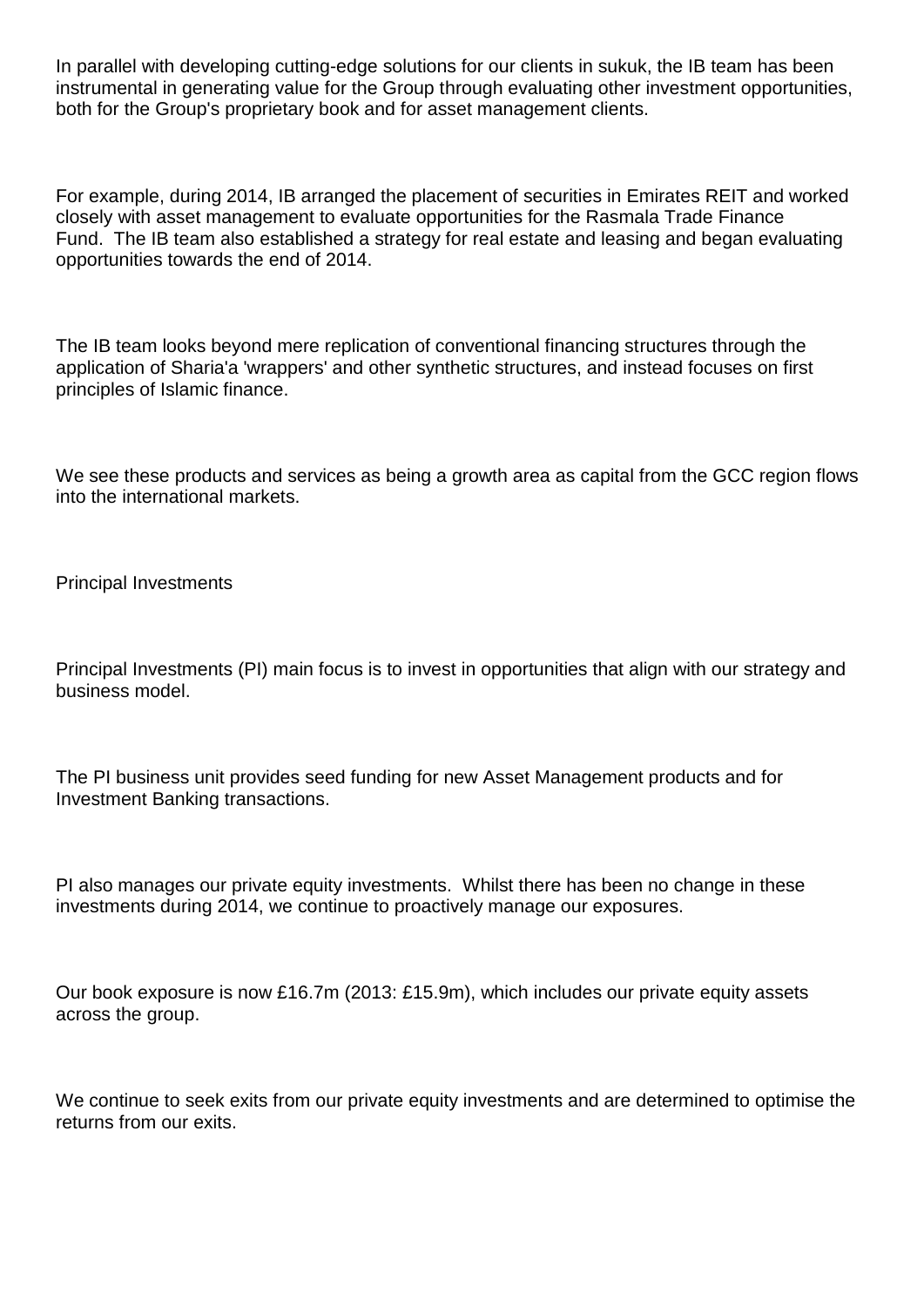We believe the markets of the GCC region offer favourable prospects despite headwinds from lower oil prices and regional geo-political uncertainties. GCC countries have high growth rates with significant sovereign wealth, high levels of infrastructure spending, rising income and positive demographics which will continue to drive long-term growth in the region.

In the short term the price of oil, having declined by about 55% since September 2014, has weakened the external and fiscal balances of oil exporters, including members of the GCC. Stock markets of various countries, including Kuwait, Saudi Arabia and UAE, declined sharply in late 2014 because of concern over how these economies will be affected by lower oil prices. However, large capital buffers, low non-performing loans and generally high liquidity should allow most GCC countries to avoid sharp cuts in government spending, limiting the impact on near-term growth and financial stability.

The IMF predicts GDP growth of 3.4% in 2015 for the GCC overall, slightly lower as compared to 3.7% in 2014.

There is continued regional demand for sukuk and credit-based products, and ample liquidity within the regional banking sector. We expect reasonable performance from regional credit markets assuming that external shocks are manageable and global rates curves rise within current consensus expectations. Islamic Finance markets are becoming increasingly accepted and attractive among mainstream capital markets for corporates, financial institutions and sovereigns around the globe. Over the past few years, Islamic Finance assets grew at an annual rate of 15% to 20% which is expected to continue over the medium to long term. This growth will be further fuelled by greater liquidity and better price formation.

We believe a rebound in confidence in the GCC stock markets will occur in 2015 should regional tensions between Saudi Arabia and Yemen subside. However, we do not anticipate the same degree of abnormal returns from regional equity markets as in 2013 or through most of 2014.

Last year, the global index compiler MSCI upgraded UAE and Qatar to Emerging Market status from Frontier Market and there were indications that foreign investors could gain access to Saudi Arabia's Tadawul in 2015. The liberalisation of a US\$500-600bn equity market is an important development in building momentum for the Gulf region as a destination for equity investment in the longer term.

Tender offer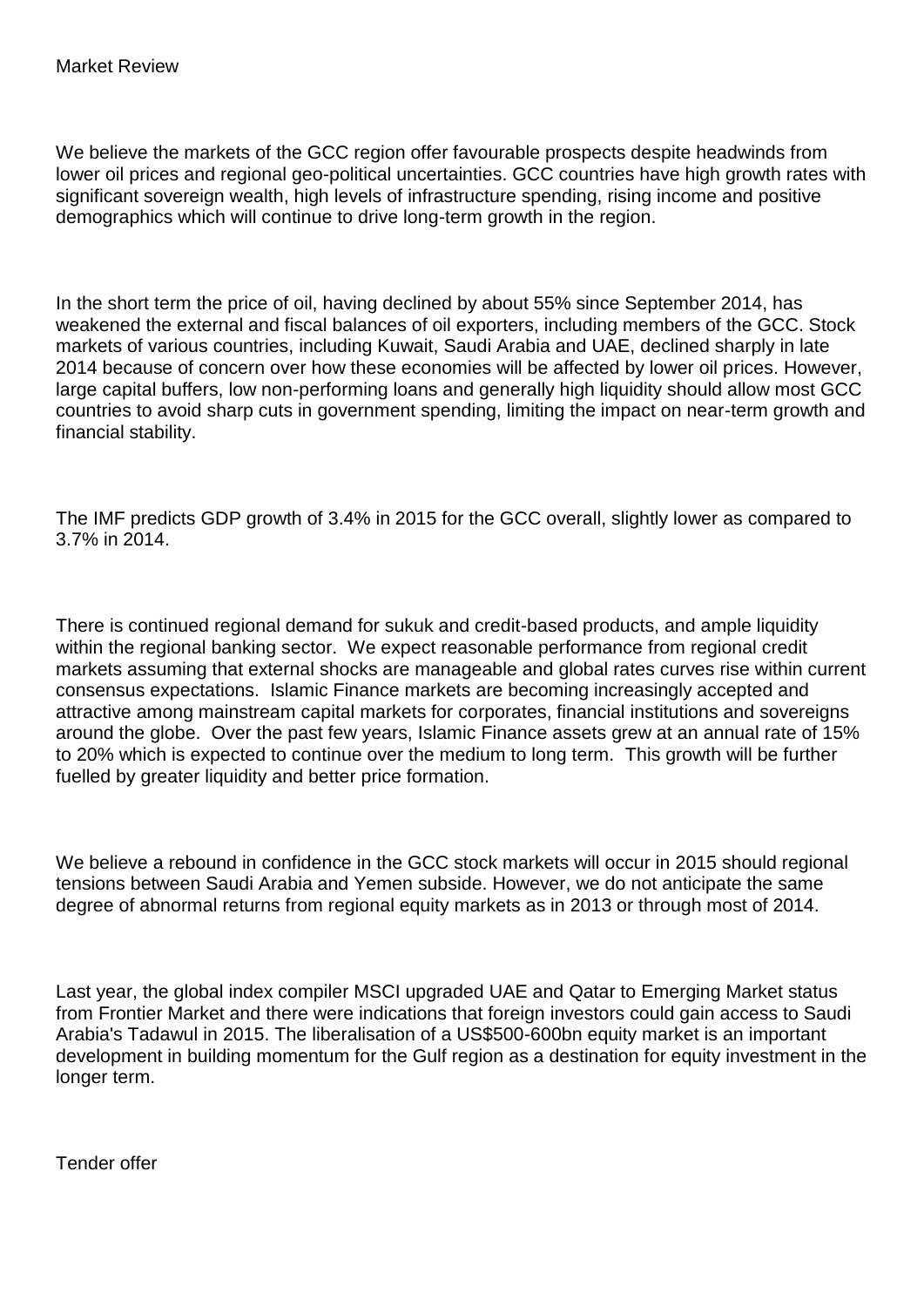A tender offer was launched in 2014 and later withdrawn as the Company remained in discussions with its regulators regarding the implementation of that offer. Those discussions have now been concluded satisfactorily and a circular explaining the terms of a new tender offer was posted to shareholders on 17 April 2015 and is expected to close on 6 May 2015.

Future Developments

Our fundamental belief in the GCC region and our ability to play a key role in its economic development and growth allows us to look forward with optimism.

Our clearly defined business model, exceptional local reputation through Rasmala, coupled with committed and hardworking staff reaffirms our belief that EIIB is well placed for growth.

Whilst we continue to focus on organic growth we will also continue to monitor acquisition opportunities that align and will add value to our franchise and business model.

Acknowledgements

2014 is the second year of profit for the Group and underlines the rapid success we have had in turning around the Group and implementing a revised strategy. We look forward to 2015 with confidence as we further diversify our product offering and leverage from the foundations put in place to drive growth and profit.

We have a stable and high-performing team across the Group - I would like to thank all of our staff for their continuing contribution to our success. I would also like to thank the Chairman and the Board for their counsel and support during the year.

Operating and Financial Review

EIIB is a London listed asset management and financing group focused on the growth markets of the GCC countries. It delivers asset management and investment banking products and services across asset classes to wholesale and institutional markets.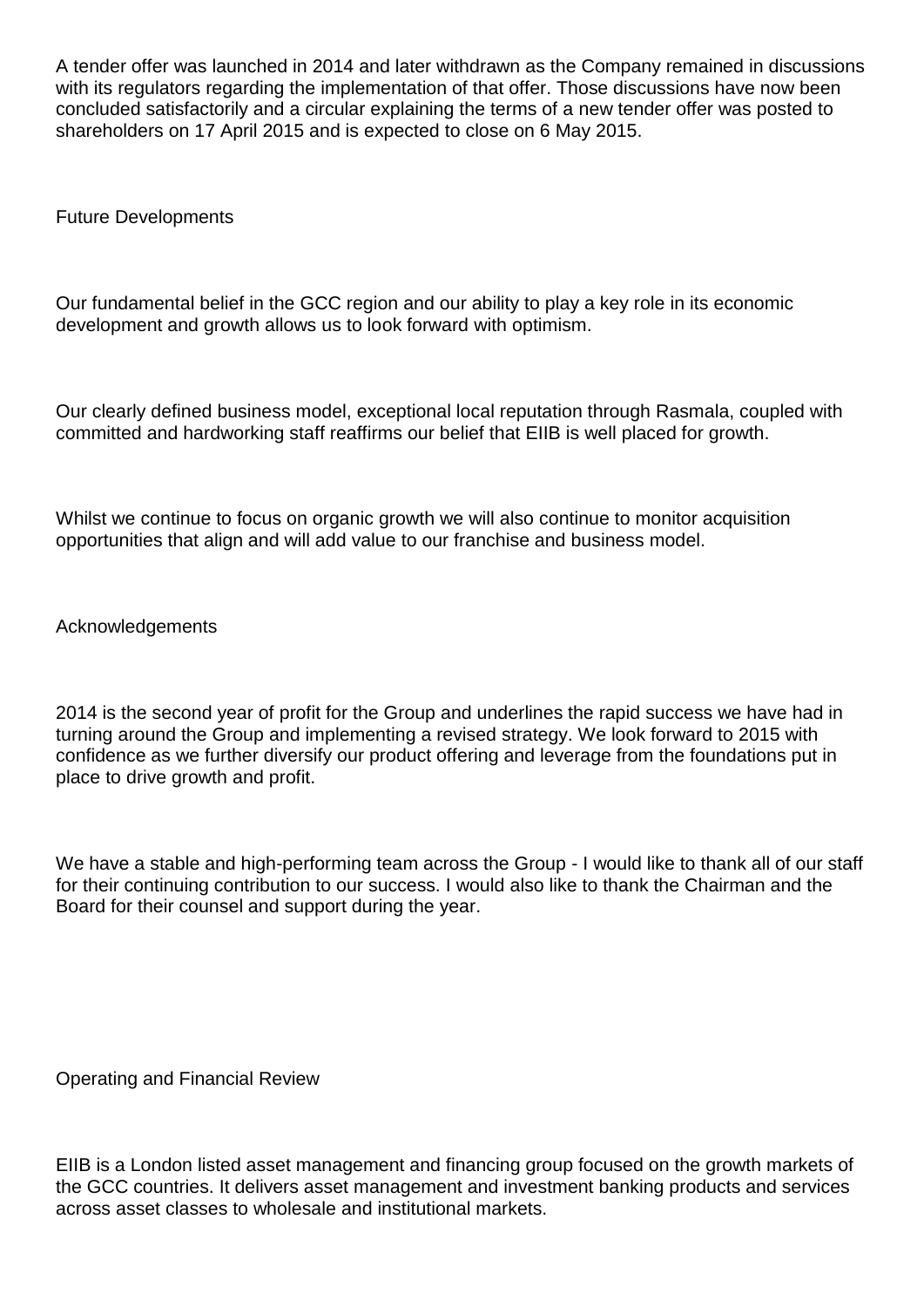EIIB is authorised by the Financial Conduct Authority (FCA) and is listed on the AIM Market of the London Stock Exchange. The Group's activities are also regulated by local regulators in MENA jurisdictions. The Group's competitive position is significantly enhanced by its geographic footprint and network in MENA region.

The Directors present the Operating and Financial Review for 2014. Having followed the framework set out in the Accounting Standards Board Reporting Statement: Operating and Financial Review as a guide to best practice, the Directors believe they have discharged their responsibilities under Section 417 of the Companies Act 2006 to provide a balanced and comprehensive review of the development and performance of the business.

### **Results**

Total operating income in 2014 was £10.8m (2013: £10.2m). Profit before tax from continuing operations amounted to £1.50m (2013: £1.48m).

### Capital Adequacy

EIIB had total assets of £138m at 31 December 2014 (£154m at 31 December 2013). Regulatory capital resources of the Group as at 31 December 2014 was £102m (£101m at 31 December 2013) and the total risk weighted assets was £124m (£117m at 31 December 2013). The capital adequacy ratio as at 31 December 2014 stood at 83% (2013: 86%).

### **Liquidity**

As at 31 December 2014, the net cash excess (calculated as a percentage of deposits) was +40% (31 December 2013: +40%) in the 8 days and under category, and +60% (31 December 2013: +60%) in the 1 month and under category, against minimum requirements during the year of 0% and -5% respectively.

Liquidity is managed on a day to day basis by the Head of Treasury.

People

A significant differentiating factor for our business is our ability to attract talent. During the period the Directors believe that EIIB has been able to provide a stimulating environment and competitive remuneration structures which has enabled the Group to attract and retain staff of the highest calibre.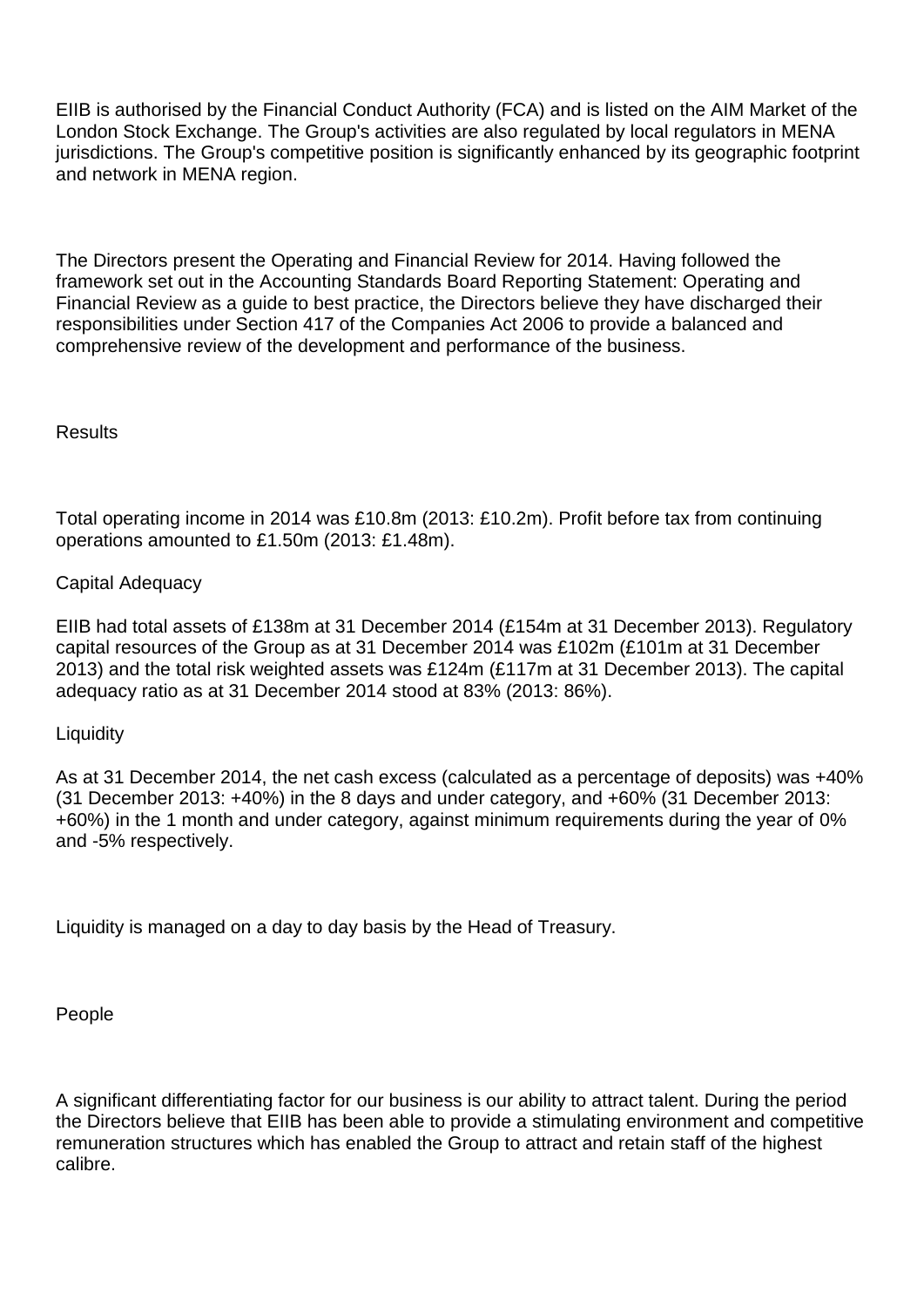We have successfully agreed with our regulators a change in permissions, in order to align them with our business model. We are now solo regulated in the United Kingdom by the FCA and by local regulators in the MENA jurisdictions.

All relevant consents have been received for our proposed tender offer which will be completed shortly.

Key Performance Indicators

The Group considers the financial and Assets Under Management figures published in the annual report as being the most appropriate key performance indicators in judging the success of the business and its strategy.

2014 Review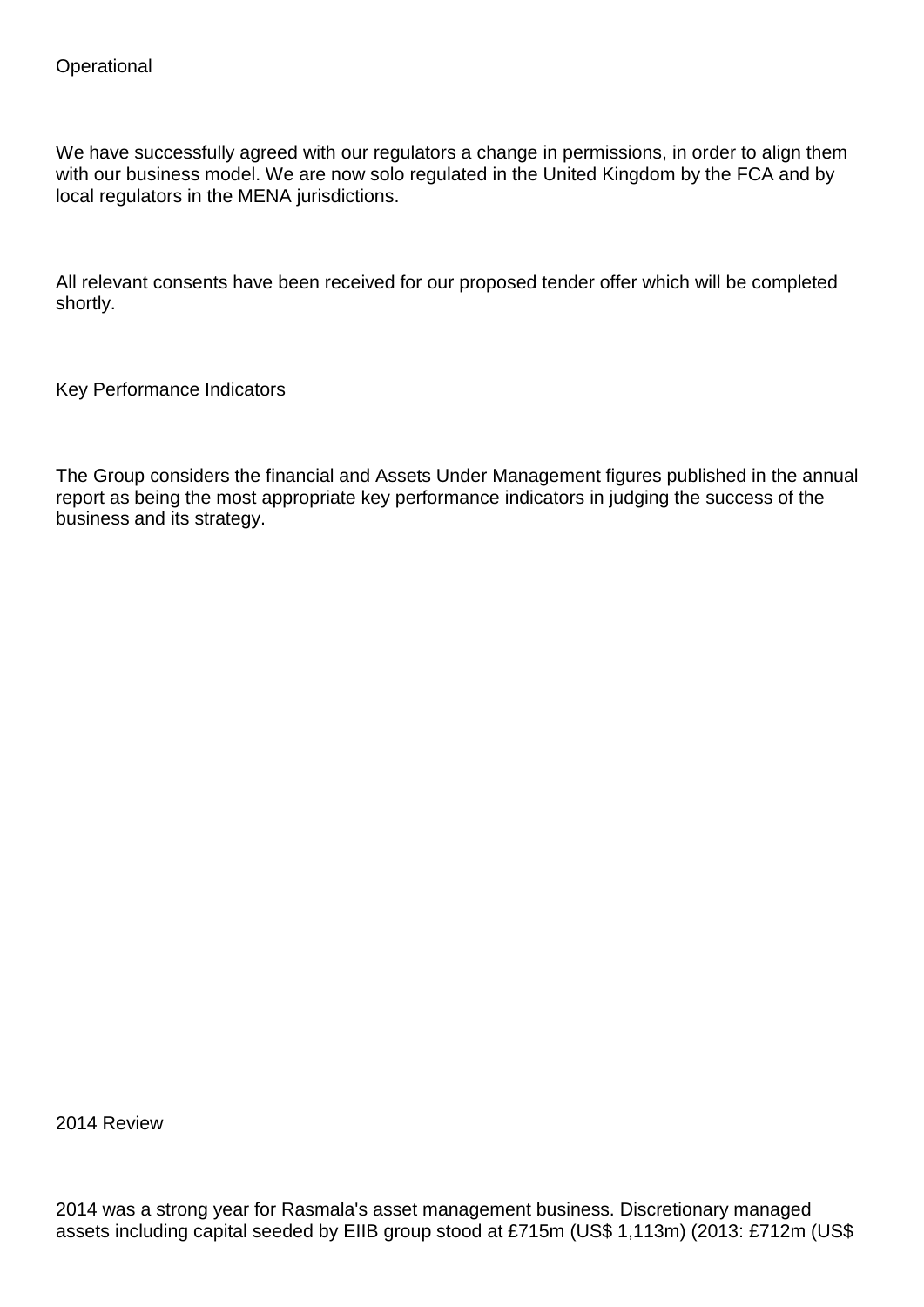1,176m)). Strong investment performance across our flagship funds and investment strategies showed the benefits of our regional expertise and detailed local insights.

Rasmala Assets Under Management

Gross inflows during the year exceeded \$300m but offset by redemptions and market and foreign exchange movements. We were pleased to see many of our investors rotate from traditional strategies into our new alternative investment products.

During 2014, we completed the successful re-domiciliation of a selection of our funds to Luxembourg. A broad, Luxembourg-domiciled fund offering is important for the expansion of our global distribution strategy, boosting the funds' appeal to both international and regional third-party distributors and investors. Investors increasingly recognize Luxembourg as one of the most attractive and cost effective jurisdictions for the domicile of funds. We focused our efforts on innovating, expanding and upgrading our product offering; and deepening and expanding our market penetration within existing and new distribution channels and clients.

The development of our asset management business since 2012 has been marked. Our business is now of scale, appropriately domiciled and effectively distributed.

Investment Performance

Our investment performance was strong across all investment strategies, Funds and client portfolios. Our two flagship Funds, the Arabian Markets Growth Equity Fund and the Rasmala GCC Fixed Income Fund, continued their long standing track record of investment success, outperforming industry recognized benchmarks and peer group averages.

Ø Arabian Markets Growth Equity Fund \*\*\*\* Performance Tables

Fund Performance 2014 2013 2012 2011 Arabian Markets Growth Equity Fund\* 10.1037.9511.91-2.16 S&P Pan Arab composite Large Mid cap Index\*\*\*-0.90 21.623.10 -13.62 Relative Return 11.0016.338.81 11.46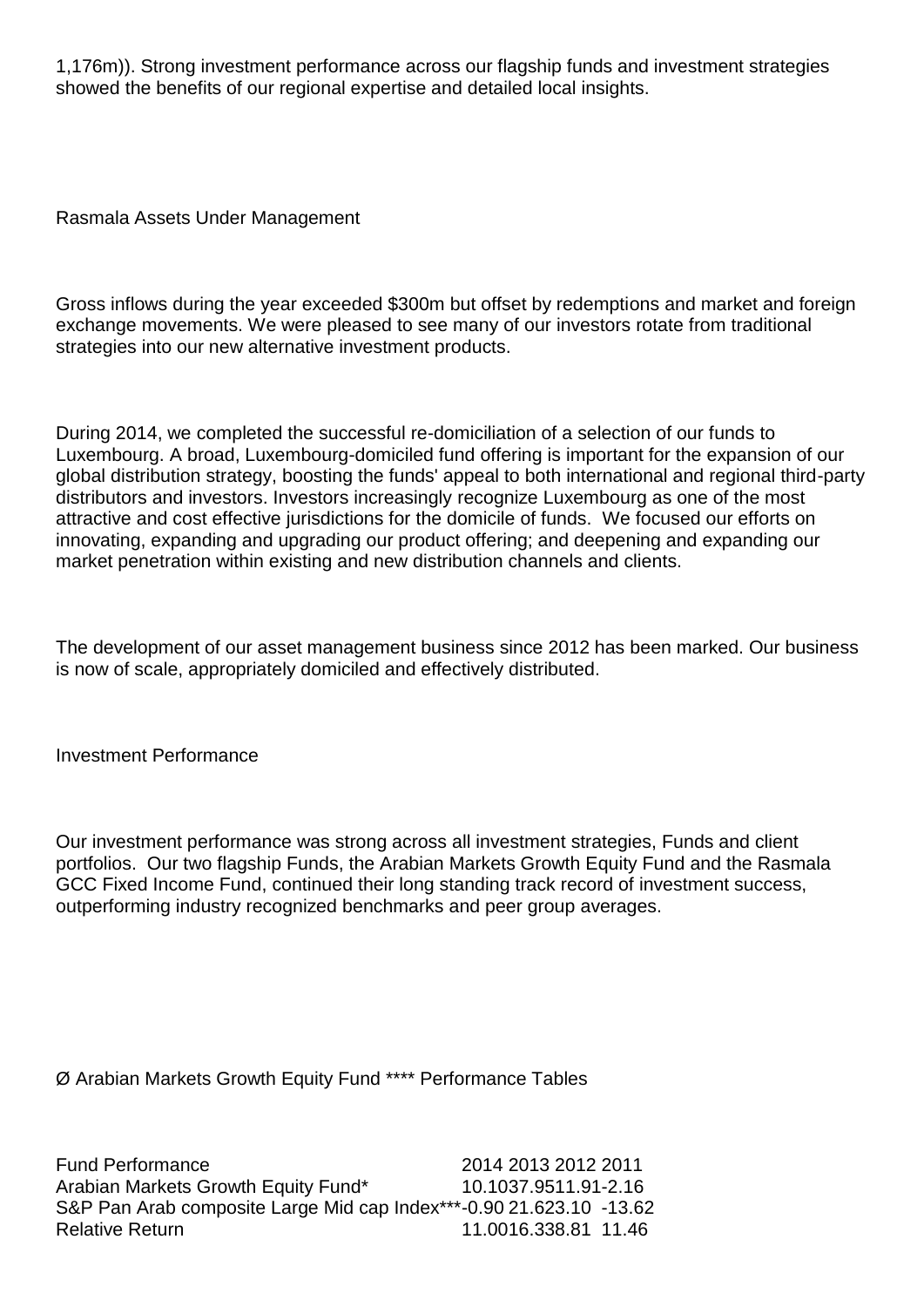Cumulative Returns (%) 1Y 2Y 3Y 5Y SI\*\*\* Arabian Markets Growth Equity Fund\* 10.1051.8869.9787.8876.41 S&P Pan Arab composite Large Mid cap Index\*\*\*-0.90 20.5224.2621.42 -13.95 Relative Return 11.0031.3645.7166.4690.37

Source: Rasmala's internal performance measurement

\*Performance is based on A-Share Class in USD and as of 31<sup>st</sup> December 2014.

 $**$  Inception date was 30<sup>th</sup> July 2006.

\*\*\*Index was MSCI Arabian Markets Index since inception until August 2010. After which, it was changed to S&P Pan Arab Composite Index.

\*\*\*\*Performance from September 2014 onwards is for Rasmala Arabian Markets Growth Equity Fund UCITS IV SICAV domiciled in Luxemburg. Prior to September 2014, the Fund was domiciled in Cayman Islands.

### Ø Rasmala GCC Fixed Income Fund \*\*\*\*Performance Table

| <b>Fund Performance</b>                                  | 201420132012 2011        |
|----------------------------------------------------------|--------------------------|
| Rasmala GCC Fixed Income Fund*                           | 6.71 1.14 14.566.47      |
| Citigroup MENA Broad Bond Index GCC**6.89 0.03 12.637.49 |                          |
| <b>Relative Return</b>                                   | $-0.181.11$ 1.93 $-1.02$ |

Cumulative Returns (%) 1Y 2Y 3Y 5Y SI Rasmala GCC Fixed Income Fund\* 6.71 7.9223.6344.9869.46 Citigroup MENA Broad Bond Index GCC\*\* 6.896.9220.4235.18 47.06 Relative Return -0.181.003.21 9.80 22.40

Source: Rasmala's internal performance measurement.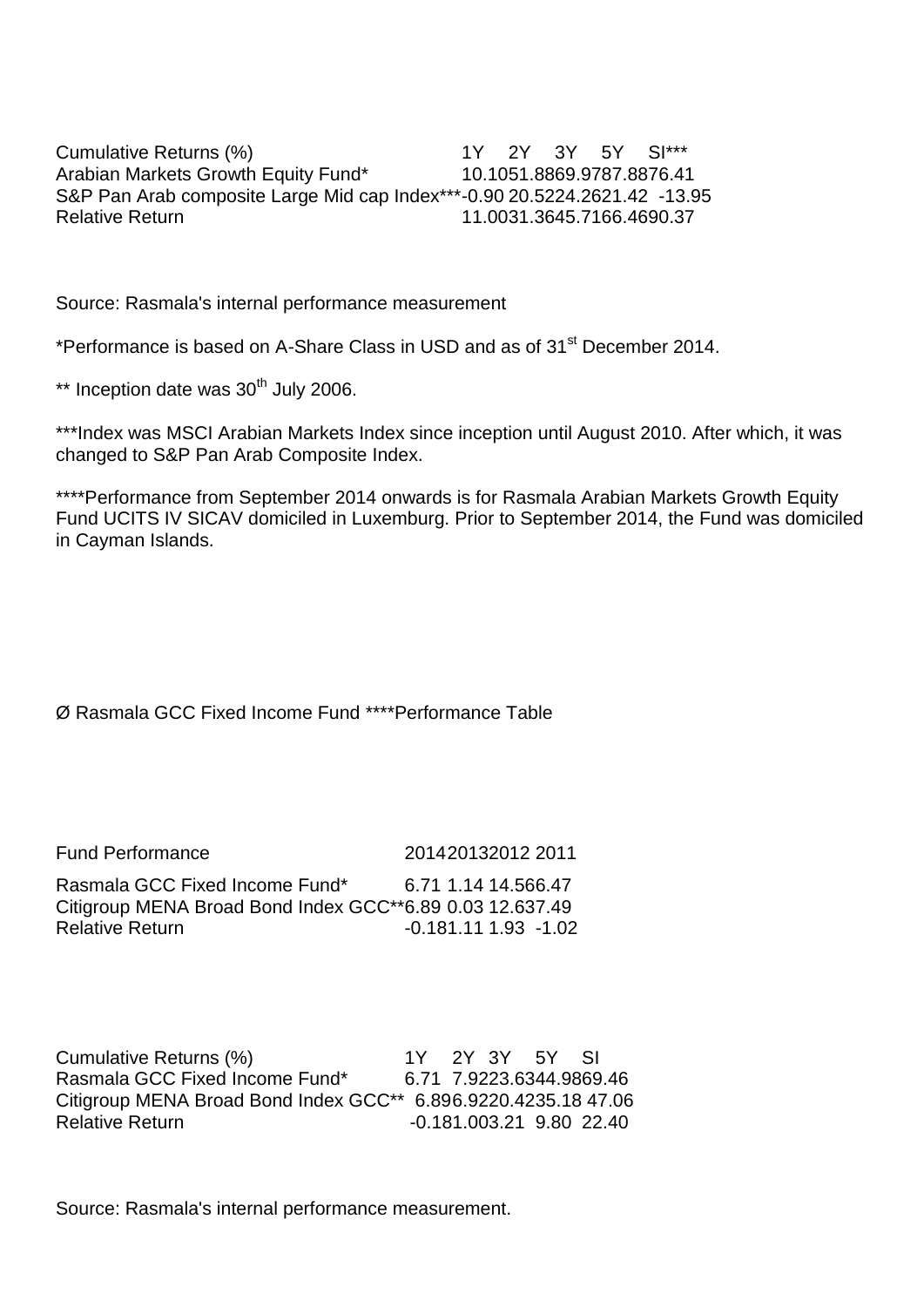\*Performance is net of fees based on Distribution Share Class in USD and as of 31<sup>st</sup> December 2014.

\*\*Index was Citigroup Corporate AAA/AA Bond since inception until March 2011. After which, it was changed to Citigroup MENA Broad Index GCC.

 $**$ Inception date is 31 $st$  March 2009.

\*\*\*\*Performance from February 2014 onwards is for the Rasmala Global Sukuk Fund UCITS IV SICAV domiciled in Luxemburg. Prior to February 2014, the Fund was domiciled in the Cayman Islands.

Wholesale Distribution Channels

We continue to increase our market visibility by opening new distribution channels. In 2014, the core focus of our wholesale distribution efforts was the continued development of strategic partnerships with regional financial services providers. In particular, we have been building relationships with entities that offer Islamic insurance and savings products (Sharia'a Compliant Takaful and Re-Takaful) for promotion by Emirati based banks and IFAs to their core banking and wealth management customers respectively. The market for packaged insurance and savings products is growing rapidly in the Gulf, and these entities are well positioned to cooperate with Rasmala.

We also work closely with existing distributors to identify new opportunities and add additional products to their platforms.

Discretionary Portfolio Mandates

Discretionary Portfolio Mandates (DPM) provide the investment manager with the discretion to execute transactions within set parameters without referring to the account owner.

We increased both the number and size of our DPMs during 2014. Notably we won a new mandate from a government institution in Oman that we consider to be of strategic significance.

In a clear continuing vote of confidence in our investment performance and high levels of client servicing, existing DPM clients increased the size of their portfolios with us during the year.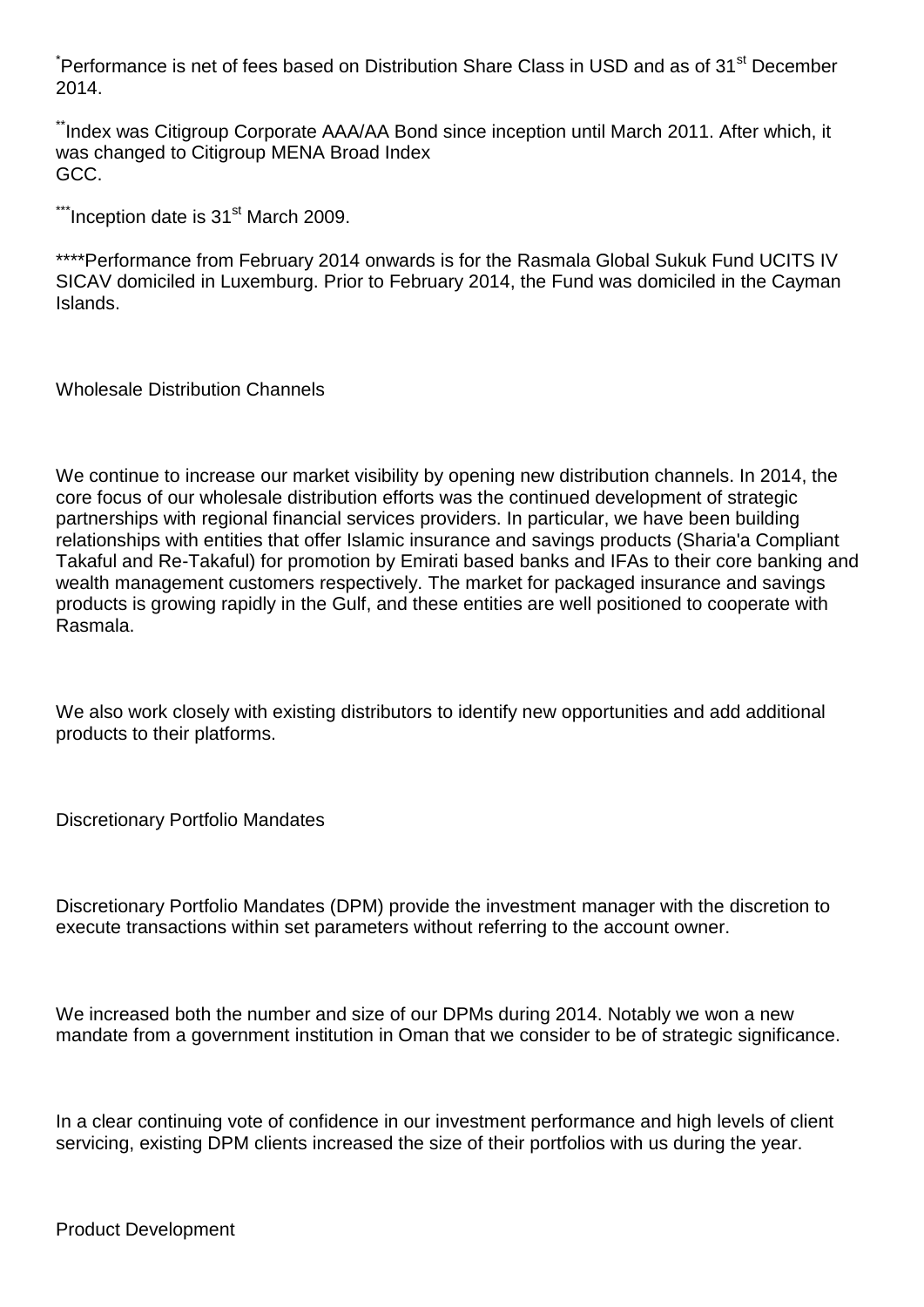In 2014, we continued to execute the product expansion plan we developed and set in motion two years ago. The Rasmala Trade Finance Fund saw significant interest from our distributors and is positioned for rapid AUM growth in 2015.

We also continued to strengthen our leasing platform. The Rasmala Leasing Fund (RLF) was established to capture investment performance in the US leasing market. RLF pays regular annual distributions of 12%, and targets an IRR of 8% over the full life of the Fund. We plan to launch a second leasing fund in 2015.

The leasing and trade finance funds provide an alternative investment strategy to clients who want to reduce exposure to traditional strategies.

Strategically, these investment products allow us to retain any outbound investment flows from clients seeking alternative investment ideas. We believe there is a market opportunity for us to offer our GCC client base unique, Sharia'a compliant, investment products investing in international markets in addition to catering to investor requirements in MENA investment markets.

The variety in our product offering ensured we were able to retain assets under management in a challenging environment.

Rasmala Key Funds

These are summarised as follows:

Equity

- · Rasmala Arabian Markets Growth Equity Fund
- · Rasmala GCC Islamic Equity Income Fund
- · Rasmala Palestine Equity Fund

#### Fixed Income

Rasmala GCC Fixed Income Fund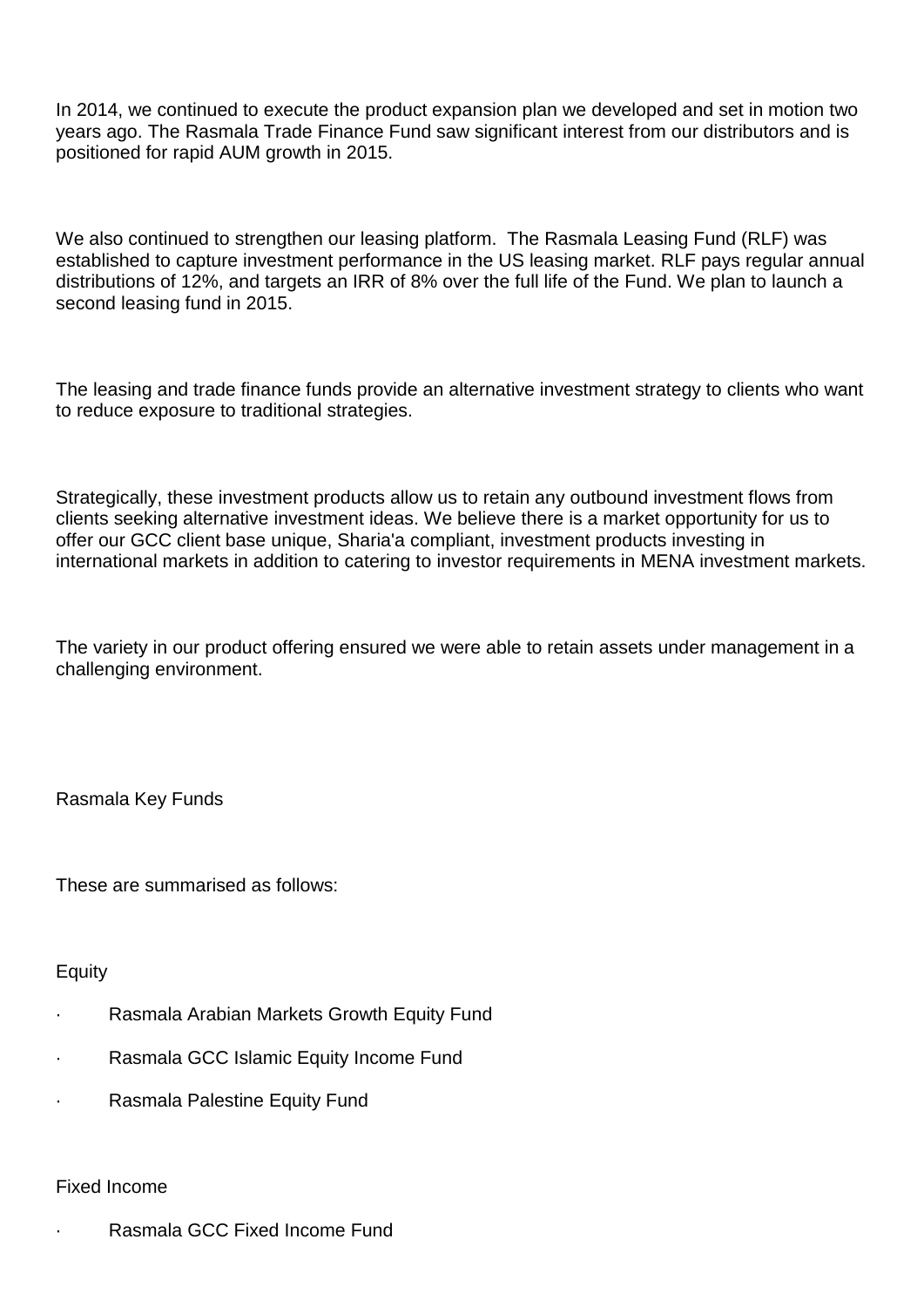· Rasmala Global Sukuk Fund

**Alternative** 

- · Rasmala Leasing Fund
- Rasmala Trade Finance Fund

Investment Banking

The investment banking team is specialized in Islamic banking products and services.

Principal Investments

Principal Investments consisted of a number of private equity investments and a financing arrangement.

Principal Risks and Uncertainties

EIIB's business model involves the taking of risk in return for reward. Our MENA regional focus offers opportunities for financial returns but exposes us to a number of emerging market social, political and economic risks.

The Group is exposed to market risk in relation to its assets and liabilities, credit risk from transactions with third parties, particularly money market transactions, liquidity risk from liquidity mismatches and operational risk.

The effective management of risk is an essential part of our business and a key element in good corporate governance. Strong risk management is fundamental to EIIB's culture. The Group's approach to risk is documented in various risk policies. Under these policies risk is monitored on a daily basis.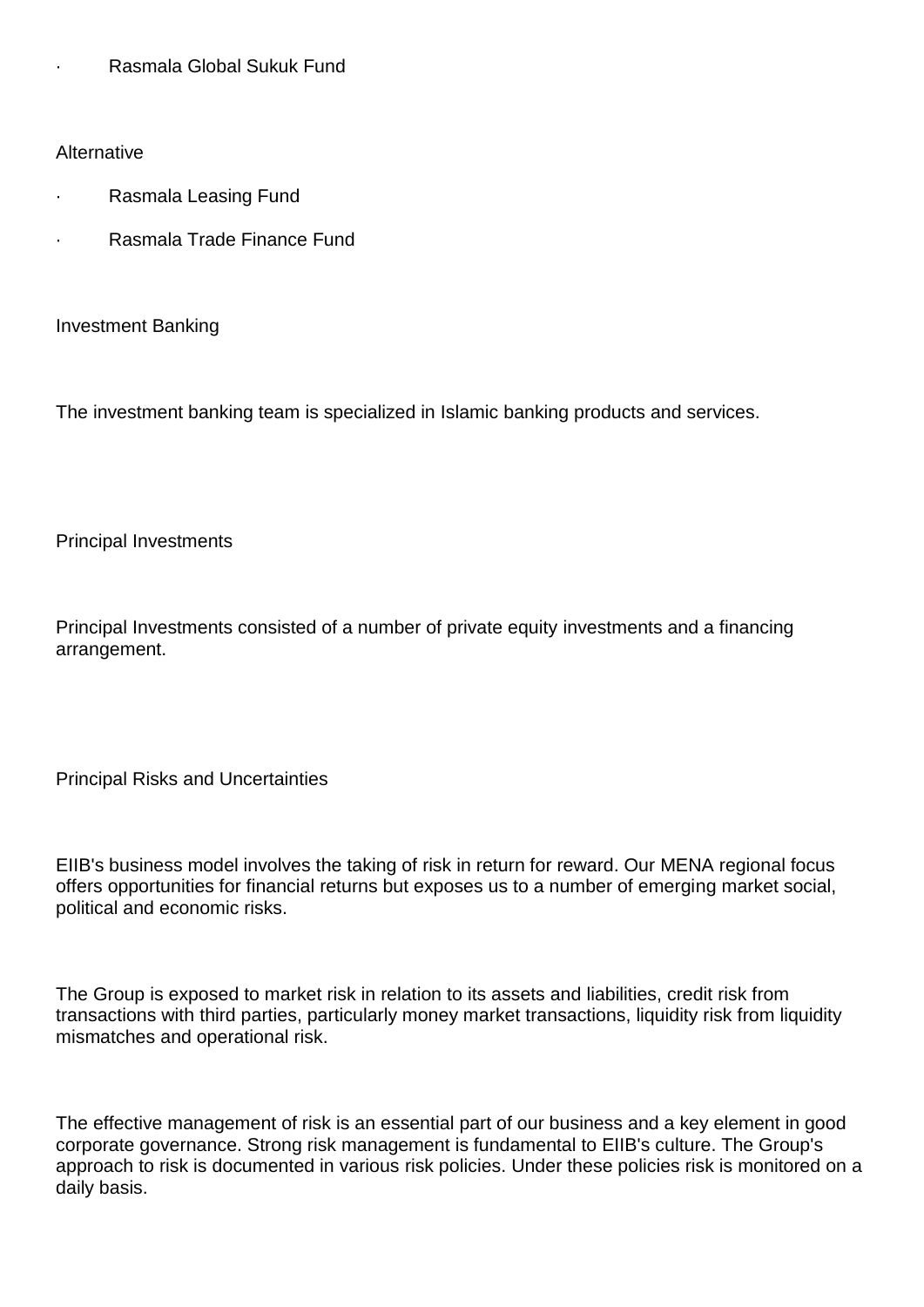Further details are reported in detail in Note 41 to the Financial Statements on pages 73 to 87 of the annual report.

Risk Management including Financial Risk

In terms of the Corporate Governance Code, the Board is responsible for risk. A Risk Appetite and Tolerance Policy sets the parameters for risk taking, and systems and controls are in place to identify, measure, monitor and manage risk.

The responsibility for managing risks lies with senior management. The Risk Department facilitates this process and monitors the effectiveness of the Group's risk management processes.

The Board Risk Committee has overall responsibility for ensuring the Group's Risk Policies are implemented.

The key elements of our risk management framework are:

- setting the Risk Management strategy and philosophy;
- defining the business risk appetite and tolerances;
- · identification and quantification of risks;
- evaluation of identified risks;
- · managing identified risks;
- risk reporting to support the on-going management of risks and the effectiveness of the risk solutions; and
- business continuity planning.

### Summary

Our asset management business remains on a growth path aided by additional products on the platform and additional focus on sales. Our investment performance and personalised client service continues to attract AUMs from new and established direct clients and via a broadening range of distribution channels.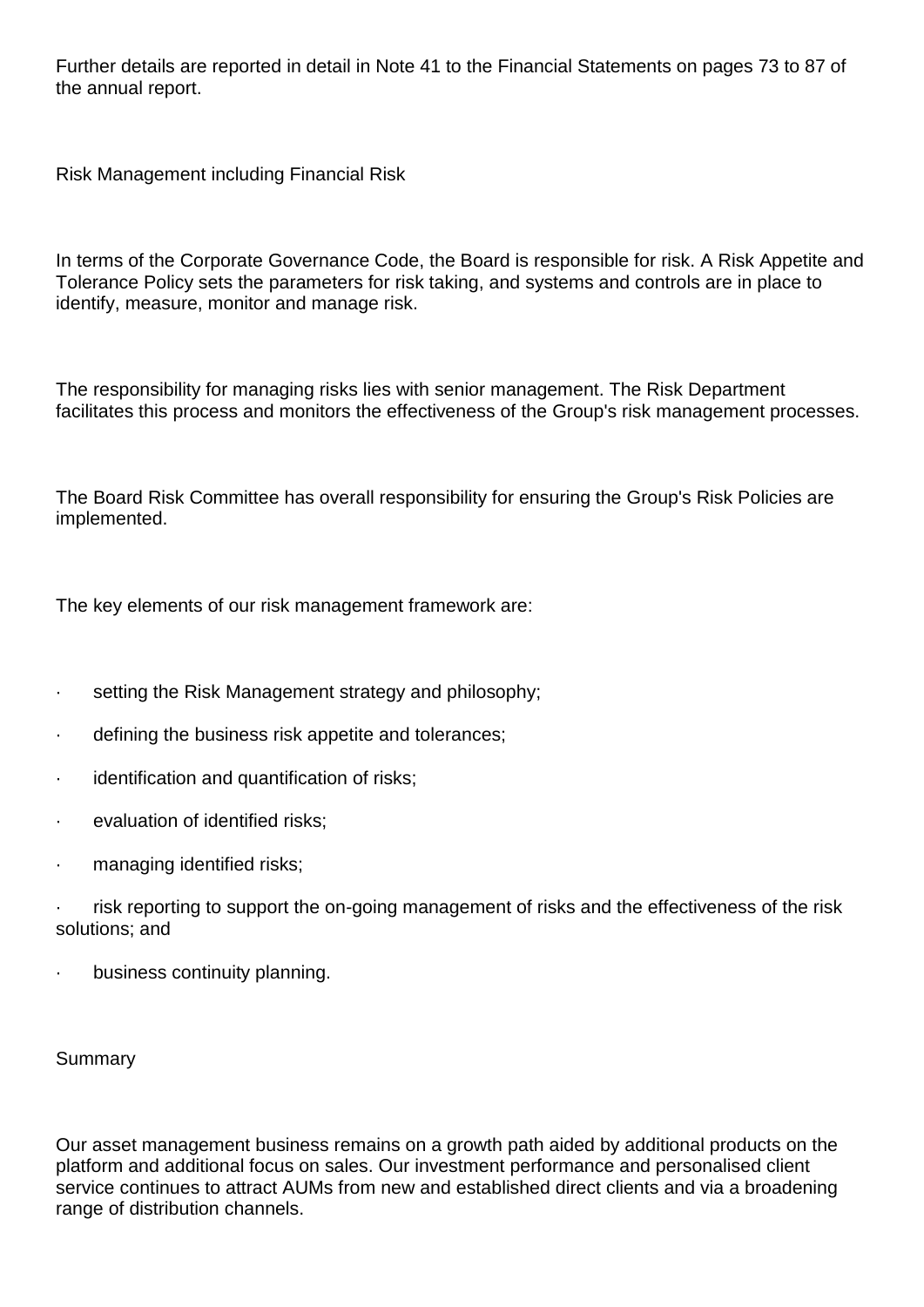With the launch of new funds and further expansion of Rasmala's product range planned in 2015, we are confident that our asset management business will continue to flourish.

Our investment banking operation is well positioned to grow its debt capital markets and structured debt finance business.

### CONSOLIDATED STATEMENT OF INCOME FOR THE YEAR ENDED 31 DECEMBER 2014

|                                                                               | 2014<br>£                | 2013<br>£                    |
|-------------------------------------------------------------------------------|--------------------------|------------------------------|
| Income                                                                        |                          |                              |
| Income from financing and investing activities                                | 1,820,063 2,491,520      |                              |
| Returns to financial institutions and customers                               | $(180,966)$ $(206,830)$  |                              |
| Net margin                                                                    | 1,639,097 2,284,690      |                              |
| Net fees and commission income                                                | 5,921,086 3,154,350      |                              |
| Net gain on funds, Sukuk and quoted equity                                    | 1,266,191 1,190,493      |                              |
| Gain on private equity investments designated at fair value 159,241 2,480,687 |                          |                              |
| Gain on investment property designated at fair value                          | 357,656 324,953          |                              |
| Other operating income                                                        | 1,423,207 746,079        |                              |
| Total operating income                                                        |                          | 10,766,47810,181,252         |
| <b>Expenses</b>                                                               |                          |                              |
| Provision for impairment of financing arrangements                            |                          | 202,831                      |
| Staff costs                                                                   |                          | (5,378,045)(5,780,633)       |
| Depreciation and amortization                                                 | $(94, 244)$ $(187, 100)$ |                              |
| Other operating expenses                                                      |                          | (3,790,206)(2,921,197)       |
| Third party interest in consolidated funds                                    |                          | (10, 379)                    |
| <b>Total expenses</b>                                                         |                          | (9,262,495)(8,696,478)       |
| Operating profit before tax                                                   | 1,503,983 1,484,774      |                              |
| Tax charge                                                                    | (786,881) (262,624)      |                              |
| Profit from continued operations                                              | 717,102 1,222,150        |                              |
| Loss after tax from discontinued operations                                   |                          | $(116, 976)$ $(1, 249, 584)$ |
| Profit/(loss) for the year                                                    | 600,126                  | (27, 434)                    |
| Profit/(loss) attributable to:                                                |                          |                              |
| Equity holders of the Company                                                 | 592,037                  | 137,575                      |
| Non-controlling interest                                                      | 8,089                    | (165,009)                    |
|                                                                               | 600,126                  | (27, 434)                    |
| Earnings per share                                                            |                          |                              |
| <b>Basic</b>                                                                  | 3.16p                    | 0.01 <sub>p</sub>            |
| <b>Diluted</b>                                                                | 3.16p                    | 0.01 <sub>p</sub>            |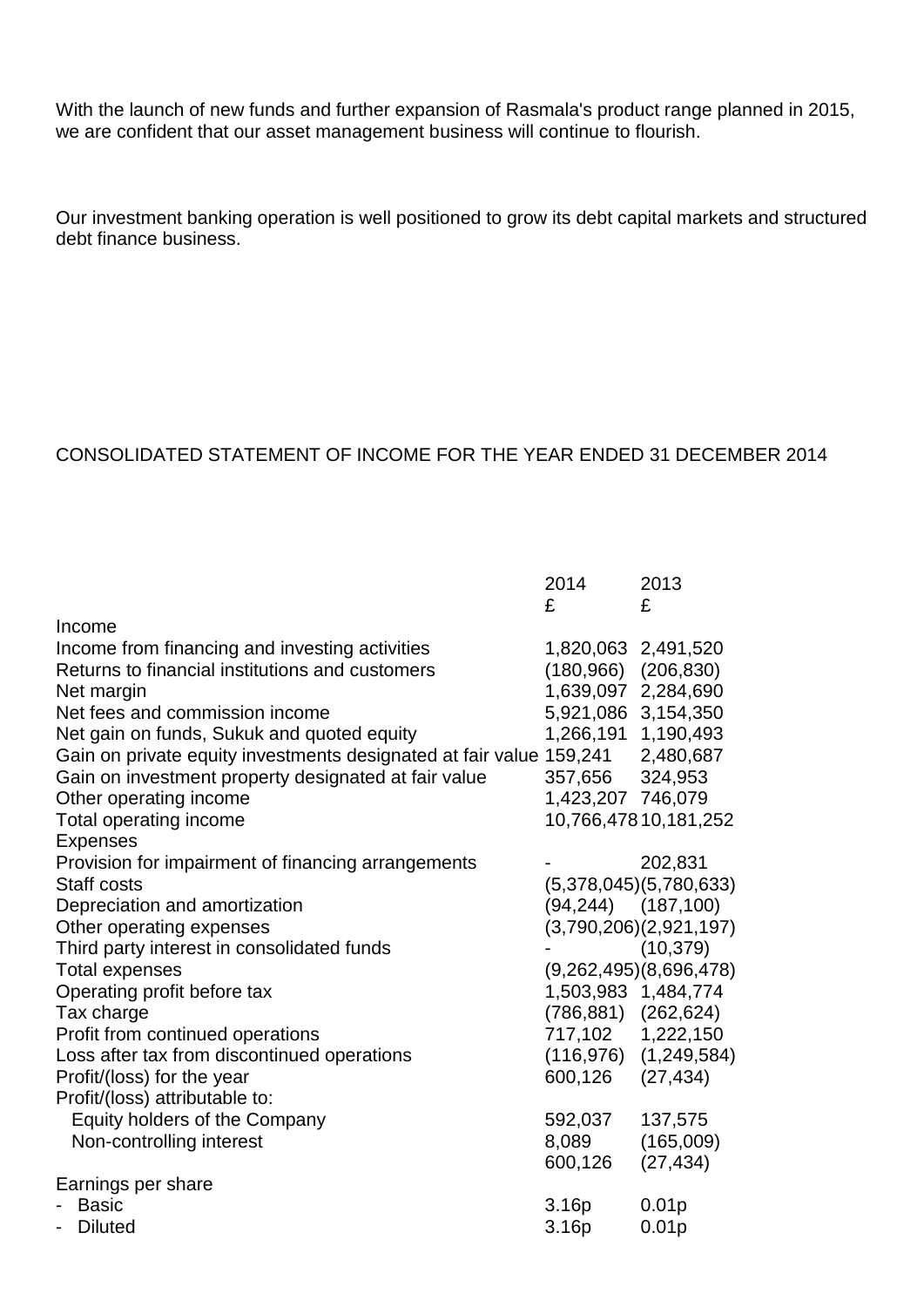CONSOLIDATED STATEMENT OF OTHER COMPREHENSIVE INCOME FOR THE YEAR ENDED 31 DECEMBER 2014

|                                                                                                                             | 2014<br>£        | 2013<br>£                |
|-----------------------------------------------------------------------------------------------------------------------------|------------------|--------------------------|
| Profit/(loss) for the year                                                                                                  | 600,126 (27,434) |                          |
| Items that may be reclassified subsequently to profit or loss:<br>Net change in fair value of available-for-sale securities | 179,031          | (383, 595)               |
|                                                                                                                             |                  |                          |
| Exchange loss on net investment in foreign operations                                                                       |                  | (526,012)(413,904)       |
| Total comprehensive income/(loss) for the period                                                                            |                  | 253,145 (824,933)        |
| Total comprehensive income/(loss) attributable to:                                                                          |                  |                          |
| Equity holders of the Company<br>Non-controlling interest                                                                   | 245,056<br>8,089 | (561, 830)<br>(263, 103) |
|                                                                                                                             |                  | 253,145 (824,933)        |

### CONSOLIDATED STATEMENT OF FINANCIAL POSITION AS OF 31 DECEMBER 2014

|                                                | 2014<br>£             | 2013<br>£              |
|------------------------------------------------|-----------------------|------------------------|
| Assets                                         |                       |                        |
| Cash and balances with banks                   | 6,561,726             | 9,488,406              |
| Other assets                                   | 12,216,422 4,060,019  |                        |
| Available-for-sale securities - sukuk          | 22,471,325 26,457,774 |                        |
| Assets held for sale                           | 91,491                | 910,109                |
| Leasing fund held for sale                     |                       | 4,368,976              |
| <b>Financing arrangements</b>                  | 7,807,396             | 11,450,067             |
| Financial assets designated at fair value      | 25,847,173 27,266,475 |                        |
| Fair value of foreign exchange agreements      | 24,394                | 1,377,797              |
| Due from financial institutions                | 34,056,436 40,244,300 |                        |
| Private equity assets designated at fair value | 16,693,699 15,864,665 |                        |
| Property, plant and equipment                  | 174,243               | 193,589                |
| Investment properties                          | 1,673,630 1,742,156   |                        |
| Intangible assets                              | 2,528 13,409          |                        |
| Goodwill                                       |                       | 10,784,754 10,165,750  |
| <b>Total assets</b>                            |                       | 138,405,217153,603,492 |
| Liabilities                                    |                       |                        |
| Due to financial institutions                  | 6,630,419             | 13,000,806             |
| Fair value of foreign exchange agreements      | 954,329               | 2,819                  |
| Liabilities held for sale                      | 123,545               | 848,866                |
| <b>Other liabilities</b>                       | 5,601,917             | 6,274,656              |
| Third party interest in consolidated funds     |                       | 6,499,725              |
| <b>Total liabilities</b>                       | 13,310,210 26,626,872 |                        |
| Shareholders' equity                           |                       |                        |
| Share capital                                  |                       | 19,720,892 19,720,892  |
|                                                |                       |                        |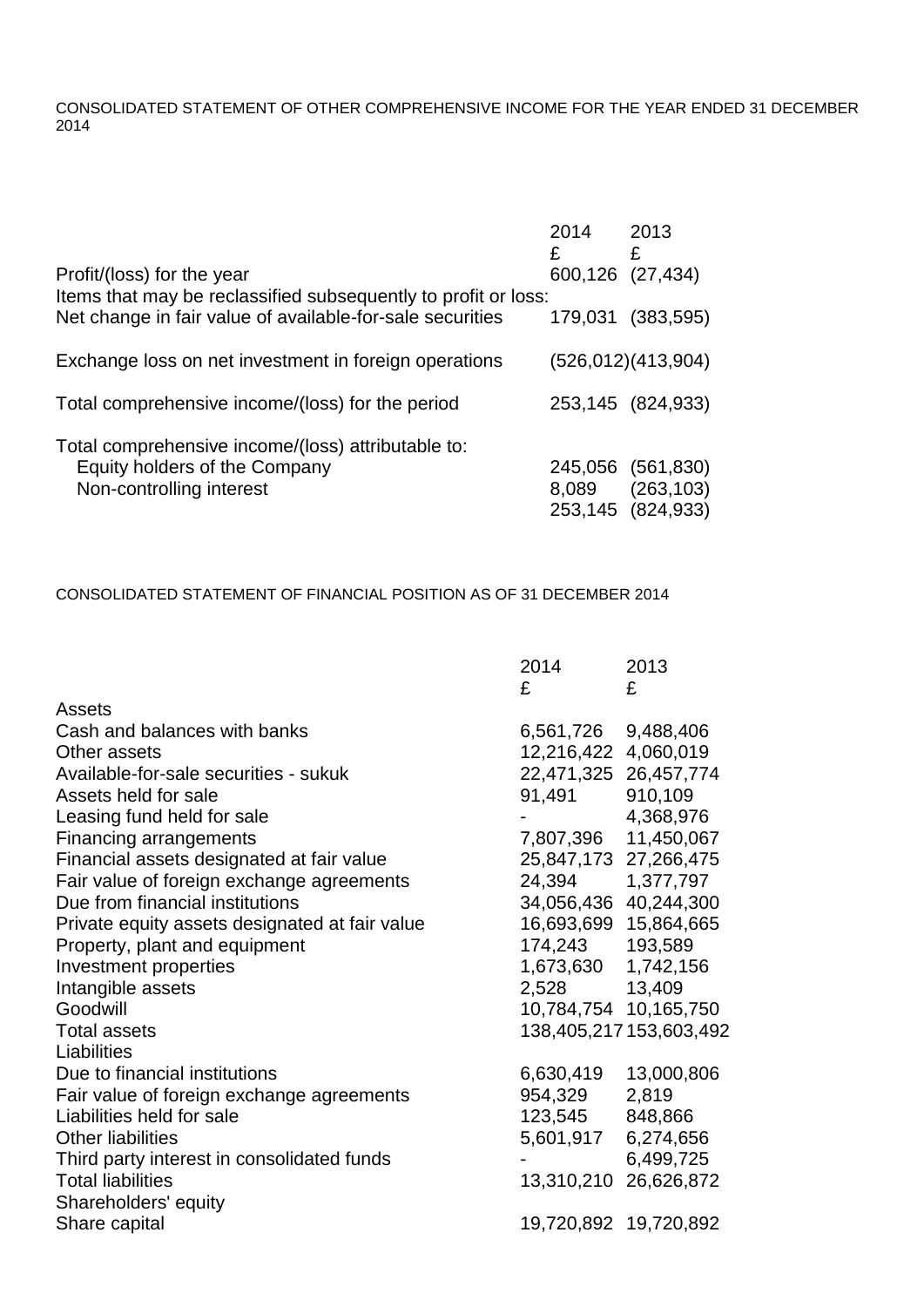| Share premium account                                                           |                             | 61,815,459 101,815,459   |
|---------------------------------------------------------------------------------|-----------------------------|--------------------------|
| Capital redemption reserve                                                      | 599,040                     | 599,040                  |
| <b>Treasury shares</b>                                                          | $(2,117,015)$ $(2,117,015)$ |                          |
| Special reserve                                                                 | 60,000,000                  | 20,000,000               |
| Equity reserve                                                                  | (911,624)                   |                          |
| Fair value reserve on available-for-sale securities                             | 398,142 219,111             |                          |
| Foreign exchange reserve                                                        | $(841,822)$ $(315,810)$     |                          |
| <b>Accumulated losses</b>                                                       |                             | (16,395,312)(16,987,349) |
| Total equity attributable to the Company's equity holders122,267,760122,934,328 |                             |                          |
| Non-controlling interest                                                        | 2,827,247 4,042,292         |                          |
| Total equity                                                                    |                             | 125,095,007 126,976,620  |
| Total equity and liabilities                                                    |                             | 138,405,217 153,603,492  |
|                                                                                 |                             |                          |

CONSOLIDATED STATEMENT OF CHANGES IN EQUITY FOR THE YEAR ENDED 31 DECEMBER 2014

|                                                                                                |       | Share<br>premiu                             | Capital<br>redem |          |      |                          | Fair<br>value<br>reserv<br>e on | ption Treasu SpecialEquity AFS Foreign         | Accumu controll Total | Non-                  |                                      |
|------------------------------------------------------------------------------------------------|-------|---------------------------------------------|------------------|----------|------|--------------------------|---------------------------------|------------------------------------------------|-----------------------|-----------------------|--------------------------------------|
|                                                                                                | Share | m<br>capital account e                      | reserv ry        | shares e |      | e                        | ties                            | reserv reservsecuri exchange r lated<br>eserve | losses                | ing<br>interest Group | equity -                             |
| <b>Balance</b><br>at 1                                                                         | £     | £                                           | £                | £        | £    | £                        | E                               | £                                              | £                     | £                     | £                                    |
| January<br>2013<br>Contributi<br>ons by<br>and<br>distributio<br>ns to<br>owners<br><b>New</b> | ,994  | 17,790 96,569, 599,04 (2,117, 20,000<br>263 | $\mathbf 0$      | (015)    | ,000 | $\overline{\phantom{0}}$ | 602,7<br>06                     | (10, 814)                                      | 201)                  | 94                    | (13, 673, 9, 170, 5128, 931)<br>,567 |
| shares<br>issued<br>Acquisitio                                                                 | 898   | 1,929, 5,246,1<br>96                        |                  |          |      |                          |                                 |                                                |                       |                       | 7,176,0<br>94<br>(2,561, (2,561,     |
| n of NCI<br>Adjustme -                                                                         |       |                                             |                  |          |      |                          |                                 |                                                | $(3,451,7-$           | 405)                  | 405)<br>(3, 451, )                   |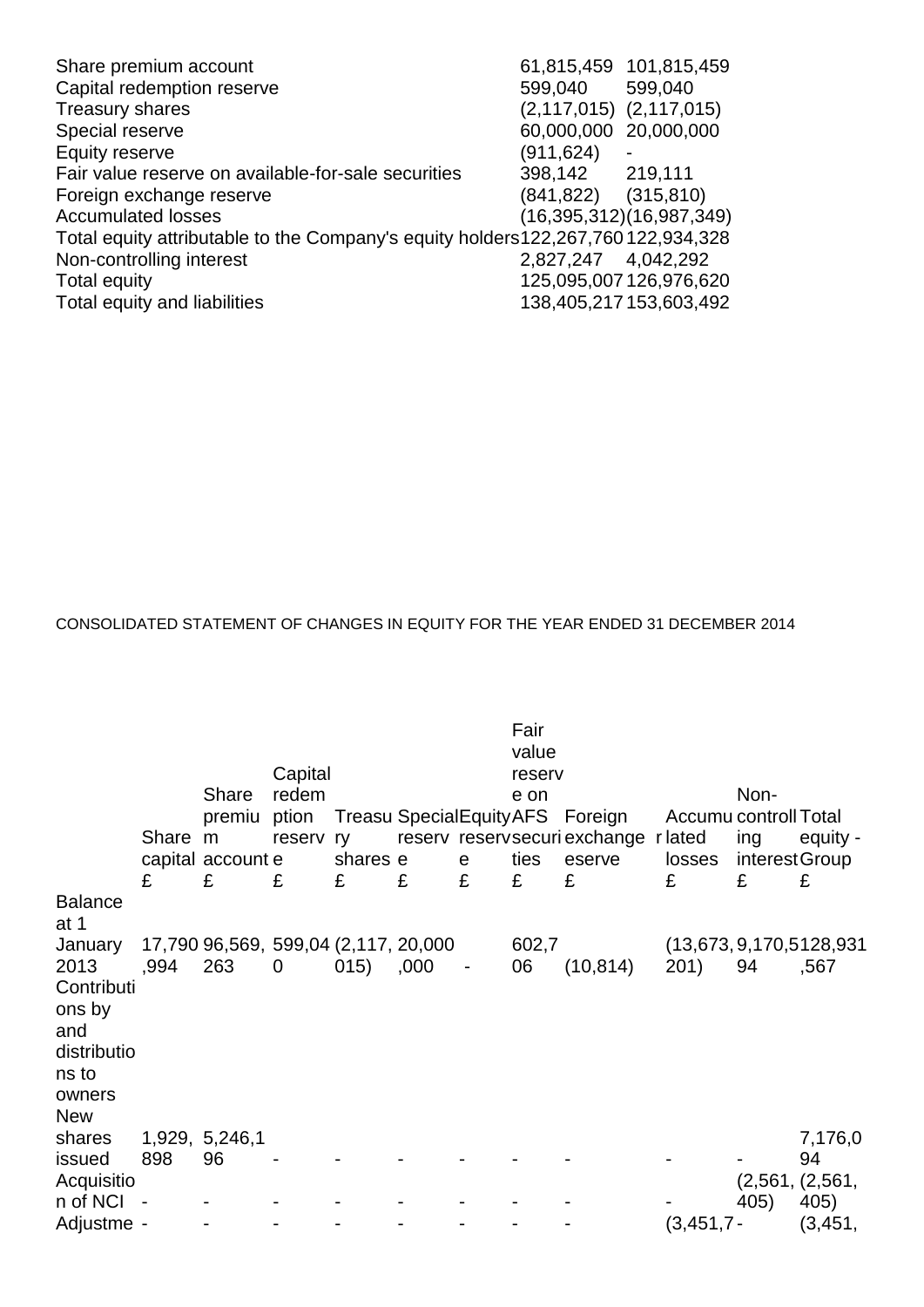| nt on<br>premium<br>paid over<br>acquisitio<br>n of non-<br>controlling<br>interest<br>Capital<br>distributio<br>n by |            |      |                                      |      |      |               |               |                            | 23)                       |      | 723)                                                           |
|-----------------------------------------------------------------------------------------------------------------------|------------|------|--------------------------------------|------|------|---------------|---------------|----------------------------|---------------------------|------|----------------------------------------------------------------|
| Rasmala<br>subsidiari<br>es                                                                                           |            |      |                                      |      |      |               |               |                            |                           | 807) | (1,086, (1,086,<br>807)                                        |
| Reallocati<br>on of NCI<br>(note 38)<br>Other                                                                         |            |      | 19,720 101,815 599,04 (2,117, 20,000 |      |      |               | 602,7         | 10,814                     |                           | 987) | (1,216, (1,216,<br>987)<br>10,814<br>(17,124, 4,305, 3127, 801 |
| Compreh<br>ensive<br>income<br>for the<br>year<br>Net<br>change in<br>fair value                                      | ,892       | ,459 | 0                                    | 015) | ,000 |               | 06            |                            | 924)                      | 95   | ,553                                                           |
| of<br>available-<br>for-sale<br>securities<br>Foreign<br>exchange<br>loss on<br>conversio<br>n of                     |            |      |                                      |      |      |               | (383,<br>595) |                            |                           |      | (383, 59)<br>5)                                                |
| foreign<br>operation<br>S<br>Profit/(los                                                                              |            |      |                                      |      |      |               |               | $(315, 810) -$             |                           | 4)   | (98,09 (413,90<br>4)                                           |
| s) for the<br>year<br>Total                                                                                           |            |      |                                      |      |      |               |               |                            | 137,57509)                |      | (165,0 (27,434<br>$\rightarrow$                                |
| comprehe<br>nsive<br>income<br><b>Balance</b>                                                                         |            |      |                                      |      |      |               | (383,         | 595) (315,810) 137,575 03) |                           |      | (263,1 (824,93<br>3)                                           |
| at 31<br>Decembe 19,720 101,815599,04 (2,117, 20,000<br>r 2013<br><b>Balance</b>                                      | ,892, ,459 |      | 0 015) ,000                          |      |      | $\sim$ $\sim$ | 219,1<br>11   | $(315,810)$ 349)           | (16,987, 4,042, 2126, 976 | 92   | ,620                                                           |
| at 1<br>January 19,720 101,815599,04 (2,117, 20,000<br>2014<br>Contributi                                             | ,892, ,459 |      | $\mathbf 0$                          | 015) | ,000 | $\sim$ $-$    | 11            | 219,1<br>$(315, 810)$ 349) | (16,987, 4,042, 2126, 976 | 92   | ,620                                                           |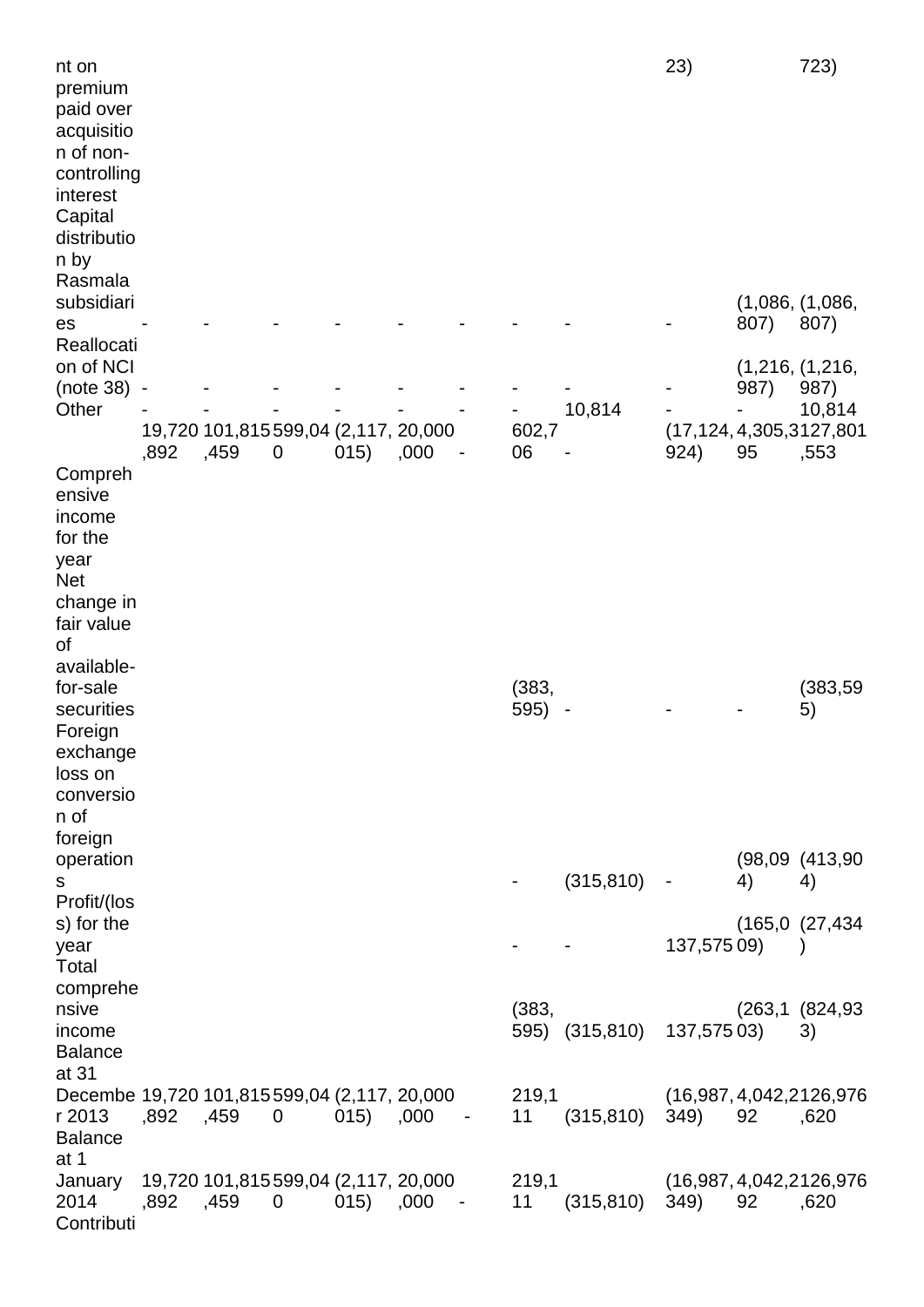| ons by<br>and<br>distributio<br>ns to<br>owners                                                                                                                         |                |                                                         |             |      |        |       |             |                                |                              |           |                                                        |
|-------------------------------------------------------------------------------------------------------------------------------------------------------------------------|----------------|---------------------------------------------------------|-------------|------|--------|-------|-------------|--------------------------------|------------------------------|-----------|--------------------------------------------------------|
| <b>Transfer</b>                                                                                                                                                         |                | (40,000,                                                |             |      | 40,000 |       |             |                                |                              |           |                                                        |
| (note 30) -<br>Disposal                                                                                                                                                 |                | 000)                                                    |             |      | ,000   |       |             |                                |                              |           |                                                        |
| οf<br>subsidiary-                                                                                                                                                       |                |                                                         |             |      |        |       |             |                                |                              | 45)       | (314, 3)(314, 34)<br>5)                                |
| Acquisitio                                                                                                                                                              |                |                                                         |             |      |        | (911, |             |                                |                              | (696, 1)  | (1,607,                                                |
| n of NCI<br>Forex<br>reserves                                                                                                                                           | $\blacksquare$ |                                                         |             |      |        | 624)  |             |                                |                              | (09)      | 733)                                                   |
| (note                                                                                                                                                                   |                |                                                         |             |      |        |       |             |                                |                              |           | (212,6 (212,68)                                        |
| 39.4)                                                                                                                                                                   | ,892           | 19,720 61,815, 599,04 (2,117, 60,000 (911, 219,1<br>459 | $\mathbf 0$ | 015) | ,000   | 624)  | 11          | (315, 810)                     | 349)                         | 80)<br>58 | $\left( 0\right)$<br>(16,987, 2,819, 1124, 841<br>,861 |
| Compreh<br>ensive<br>income<br>for the<br>year<br><b>Net</b><br>change in<br>fair value<br>οf<br>available-<br>for-sale<br>securities<br>Foreign<br>exchange<br>loss on |                |                                                         |             |      |        |       | 179,0<br>31 |                                |                              |           | 179,031                                                |
| conversio<br>n of<br>foreign<br>operation<br>S                                                                                                                          |                |                                                         |             |      |        |       |             | (526, 012)                     | $\qquad \qquad \blacksquare$ |           | (526, 01)<br>2)                                        |
| Profit for                                                                                                                                                              |                |                                                         |             |      |        |       |             |                                |                              |           |                                                        |
| the year<br>Total                                                                                                                                                       |                |                                                         |             |      |        |       |             |                                | 592,0378,089                 |           | 600,126                                                |
| comprehe<br>nsive<br>income<br><b>Balance</b><br>at 31                                                                                                                  |                |                                                         |             |      |        |       | 179,0<br>31 | (526,012) 592,0378,089 253,145 |                              |           |                                                        |
| Decembe 19,720 61,815, 599,04 (2,117, 60,000 (911, 398,1)<br>r 2014                                                                                                     | ,892           | 459                                                     | $\bf{0}$    | 015) | ,000   | 624)  | 42          | (841, 822)                     | 312)                         | 47        | (16,395,2,827,2125,095)<br>,007                        |

CONSOLIDATED STATEMENT OF CASH FLOWS FOR THE YEAR ENDED 31 DECEMBER 2014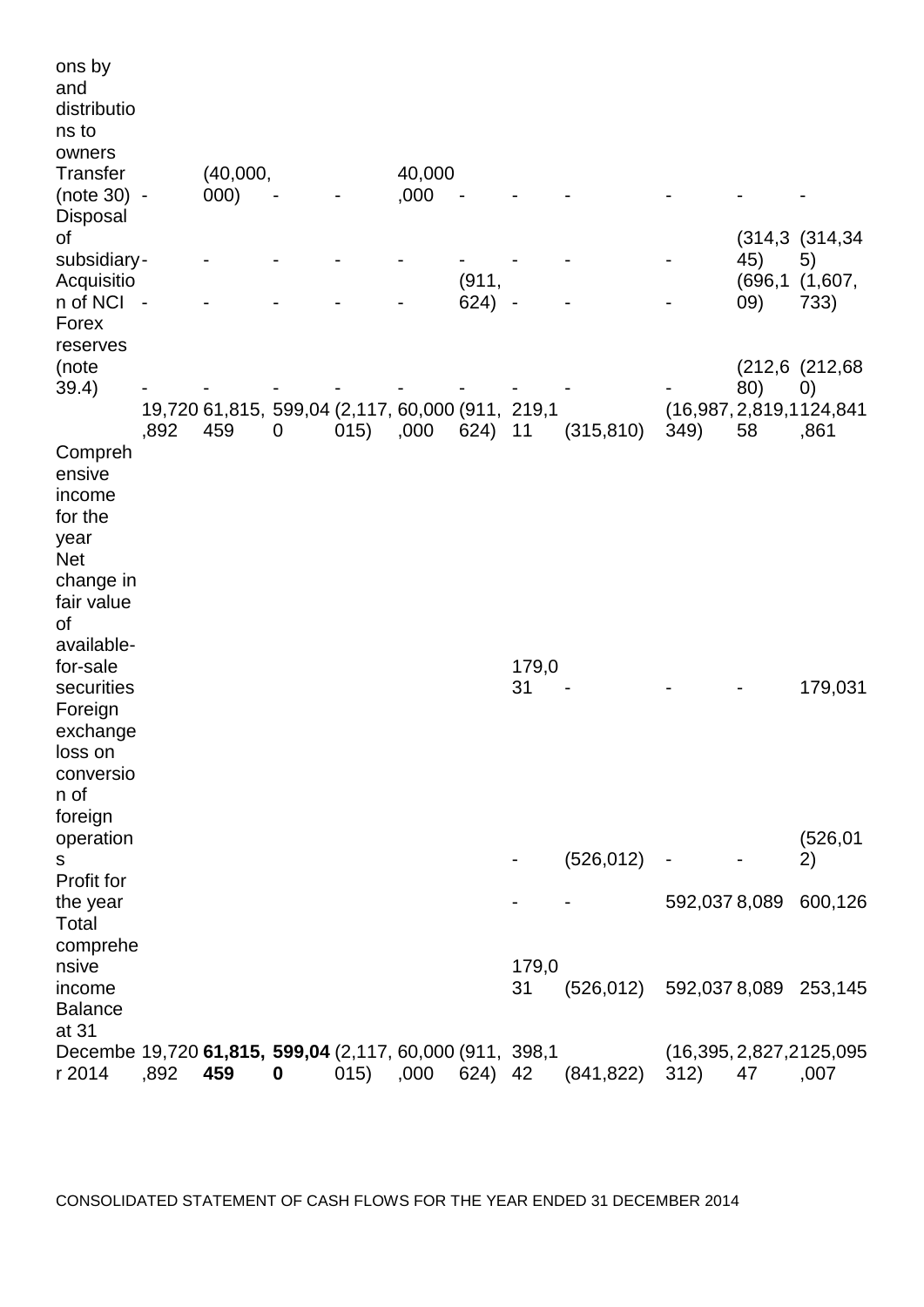|                                                                        | 2014<br>£                 | 2013<br>£                 |
|------------------------------------------------------------------------|---------------------------|---------------------------|
| Cash flows from operating activities                                   |                           |                           |
| Operating profit for the period                                        | 1,503,983 1,484,774       |                           |
| Operating loss on discontinued operations<br>Adjusted for:             |                           | $(116,976)$ $(1,249,584)$ |
| Net provision for impairment of financing arrangements                 |                           | (202, 830)                |
| Gain on investment in funds and sukuk designated at fair value 184,920 |                           | (840, 956)                |
| Gain on private equity investments designated at fair value            | (159, 241)                | (2,480,687)               |
| Reversal of provision on related party                                 | (962,958)                 |                           |
| Gain on sale of investments                                            | (253, 774)                |                           |
| Depreciation and amortization                                          | 94,244                    | 187,100                   |
| Loss on disposal of plant & equipment                                  |                           | 28,212                    |
| Fair value gain on Investment property                                 | $(357, 656)$ $(177, 000)$ |                           |
| Net /decrease/(increase) in operating assets:                          |                           |                           |
| Due from financial institutions                                        |                           | 6,187,864 22,505,646      |
| Financial assets designated at fair value                              |                           | (4,088,576)(1,792,047)    |
| <b>Financing arrangements</b>                                          |                           | 3,642,672 (11,450,067)    |
| Available-for-sale securities-sukuk                                    | 3,986,449 7,531,340       |                           |
| Private Equity financial assets designated at fair value               | $(669, 793)$ $(68, 081)$  |                           |
| Investment property                                                    | 426,182 173,302           |                           |
| Fair value of foreign exchange agreements                              | 1,353,403 (580,128)       |                           |
| Assets held for sale                                                   | 818,617 4,911,345         |                           |
| Lease assets held for sale                                             | 4,368,976 -               |                           |
| Other assets                                                           | (9, 161, 369) (737, 546)  |                           |
| Net (decrease)/increase in operating liabilities:                      |                           |                           |
| Due to financial institutions                                          |                           | (6,370,387)(13,730,702)   |
| Due to customers                                                       |                           | (95, 637)                 |
| Fair value of foreign exchange agreements                              | 951,510                   | (36, 490)                 |
| Liabilities held for sale                                              |                           | $(725,321)$ $(2,295,325)$ |
| <b>Other liabilities</b>                                               |                           | (1,459,620)(1,856,704)    |
| Third party interest in consolidated funds                             | $(6,499,725)$ -           |                           |
| Taxation:                                                              |                           |                           |
| Corporation tax paid                                                   |                           |                           |
| Net cash outflow from operating activities                             | (7,306,576)(772,065)      |                           |
| Cash flow from investing activities                                    |                           |                           |
| Sale/(purchase) of investment in funds                                 |                           | 5,576,730 (4,368,976)     |
| Payment on acquisition of a subsidiary net of cash acquired            |                           | (1,773,769)(1,600,000)    |
| Disposal of a subsidiary net of cash disposed of                       | 630,303                   |                           |
| Purchase of plant and equipment                                        | $(53,368)$ $(63,612)$     |                           |
| Net cash inflow/(outflow) from investing activities                    |                           | 4,379,896 (6,032,588)     |
| Cash flows from financing activities                                   |                           |                           |
| Net Subscriptions to consolidated funds                                |                           | 2,668,365                 |
| Net cash inflow/ from financing activities                             |                           | 2,668,365                 |
| Cash and cash equivalents at the beginning of period                   | 9,488,406                 | 13,624,694                |
| Cash and cash equivalents at the end of the period                     | 6,561,726 9,488,406       |                           |

Profit receipt on investments during 2014 included above £1,740k (2013: £2,358k) and profit paid on borrowings £24k (2013: £47k)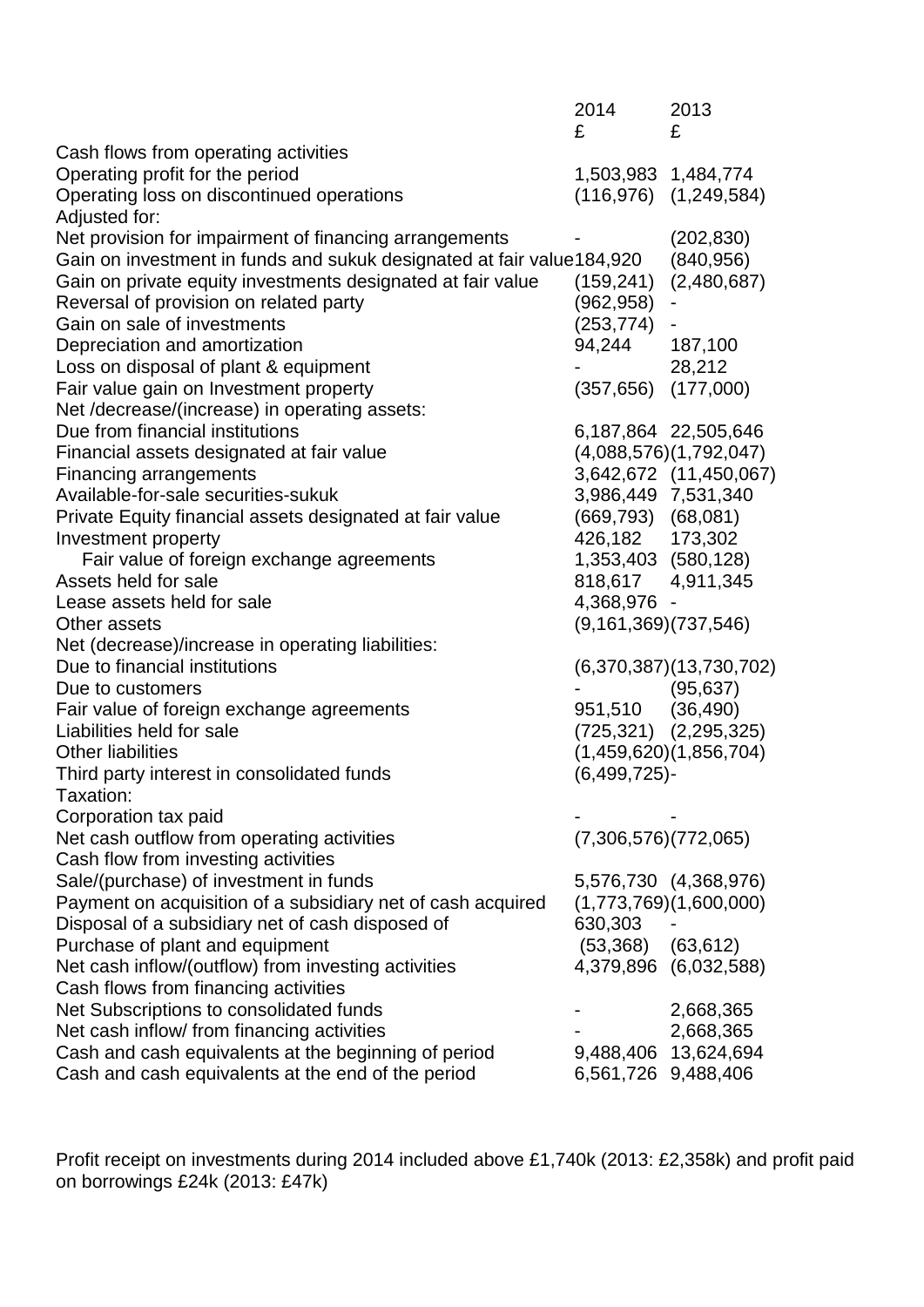The Company focuses on MENA markets and for 2014 centred on the following three core businesses:

(a) **Investment Banking**: encompassing provision of financing, debt capital markets, structured debt finance, and advisory services.

(b) **Asset Management**: investment management solutions encompassing equities, fixed income and alternatives.

(c) **Principal Investments**: investing in funds and Islamic products; includes a diversified portfolio of private equity assets

These core business lines were the Group's strategic business units ('SBU'). Each SBU offers different products and services, and was managed separately based on the Group's management and internal reporting structure. SBU activities are monitored by the Company's management committees and the Board which is provided with internal management reports on a monthly basis.

Information regarding the results of each reportable segment is included below. Performance is measured based on segment profit before tax and is reviewed by Group executive management and the board of directors. Segment results include items directly attributable to a segment as well as those that can be allocated on a reasonable basis.

| 2014                                    | <b>Banking</b><br>£ | Asset<br>Management<br>£ | Principal<br>Investments<br>£ | <b>Discontinued</b><br><b>Operations</b><br>£ | Total<br>£ |
|-----------------------------------------|---------------------|--------------------------|-------------------------------|-----------------------------------------------|------------|
| Revenue from external<br>customers      |                     | 3,095,4165,680,705       | 2,178,521                     |                                               | 10,954,642 |
| Returns to external<br>customers        | (52, 319)           | (148, 303)               | (21, 901)                     |                                               | (222, 523) |
| Fair value gain on<br>investments       |                     |                          | 34,359                        |                                               | 34,359     |
| Total operating income                  | 3,043,097           | 5,532,402                | 2,190,979                     |                                               | 10,766,478 |
| (Loss)/profit after tax                 |                     |                          |                               |                                               |            |
| from continuing activities (196,229)    |                     | (479, 188)               | 1,392,519                     |                                               | 717,102    |
| Loss from discontinued<br>operations    |                     |                          |                               | (116, 976)                                    | (116, 976) |
| Other comprehensive<br>income after tax | (284,068)           | (62, 913)                |                               |                                               | (346, 981) |
| Total comprehensive                     | (480,297)           | (542, 101)               | 1,392,519                     | (116, 976)                                    | 253,145    |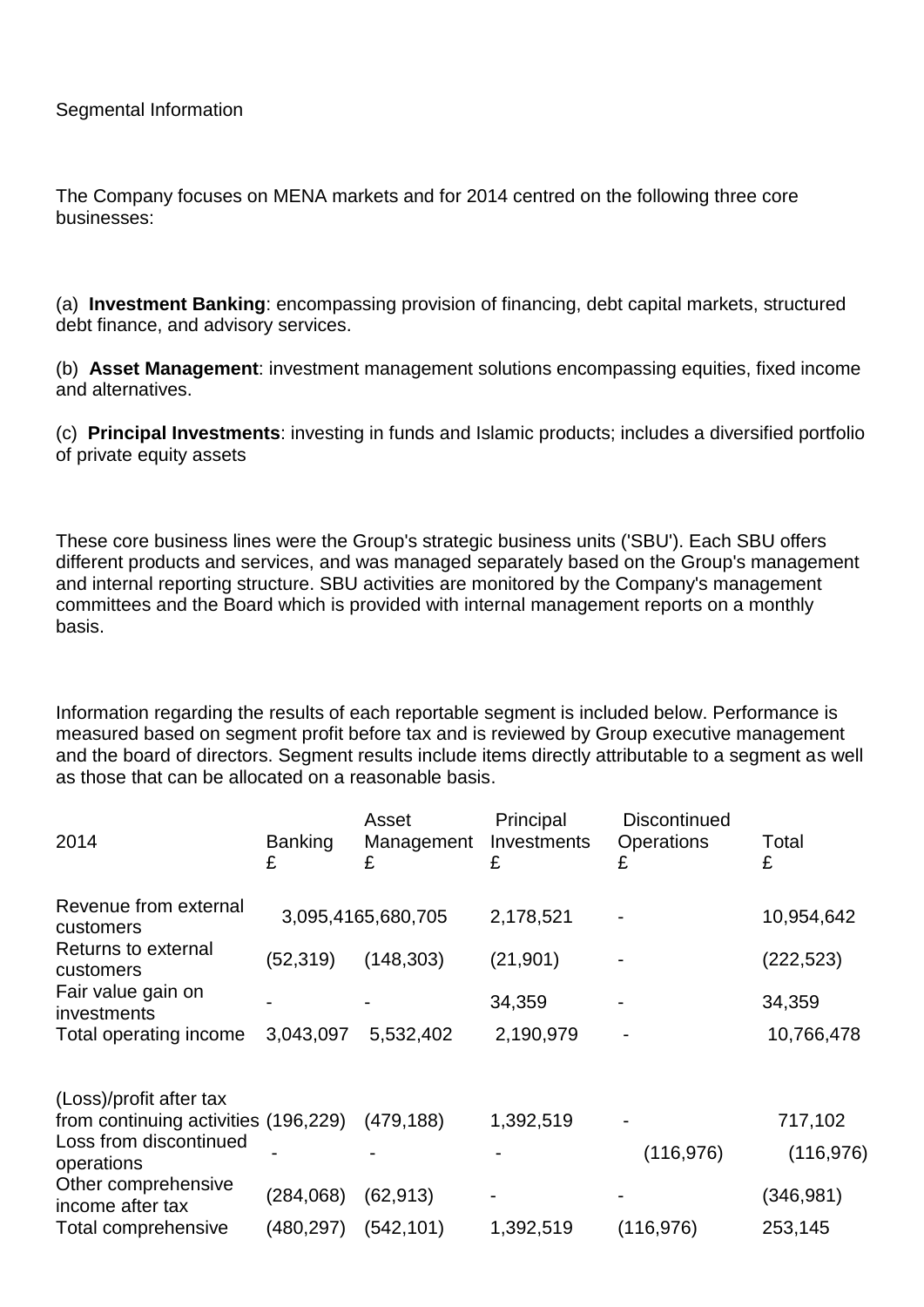| Depreciation and<br>amortisation                                                            | (25,376)            | (65,968)              | (2,900)     |         | (94,244)         |
|---------------------------------------------------------------------------------------------|---------------------|-----------------------|-------------|---------|------------------|
| Segment assets                                                                              |                     | 62,520,532 59,099,494 | 16,693,699  | 91,492  | 138,405,217      |
| Segment liabilities                                                                         | 3,107,784 6,448,913 |                       | 3,629,968   | 123,545 | 13,310,210       |
| Capital expenditure<br>Leasehold improvements -<br>Plant and equipment<br>Intangible assets | 1,402               | 20,247<br>33,983      | ۰<br>۰<br>۰ |         | 20,247<br>35,385 |

| 2013                                                        | <b>Banking</b><br>£  | Asset<br>Management<br>£ | Principal<br>Investments<br>£ | Discontinued<br>Operations<br>£ | Total<br>£    |
|-------------------------------------------------------------|----------------------|--------------------------|-------------------------------|---------------------------------|---------------|
| Revenue from external                                       |                      |                          |                               |                                 |               |
| customers<br>Returns to external                            | 4,339,650            | 3,377,531                | 147,651                       |                                 | 7,864,832     |
| customers<br>Fair value (loss)/gain on                      | (206, 829)           |                          |                               |                                 | (206, 829)    |
| investments                                                 | (134, 740)           |                          | 2,657,989                     |                                 | 2,523,249     |
| Total operating income                                      | 3,998,081            | 3,377,531                | 2,805,640                     |                                 | 10,181,252    |
| Profit/(loss) after tax                                     |                      |                          |                               |                                 |               |
| from continuing activities 70,605<br>Loss from discontinued |                      | (774, 356)               | 1,925,901                     |                                 | 1,222,150     |
| operations                                                  |                      |                          |                               | (1, 249, 584)                   | (1, 249, 584) |
| Other comprehensive<br>income after tax                     | (383, 594)           | (413,905)                |                               |                                 | (797, 499)    |
| Total comprehensive<br>income                               | (312,989)            | (1, 188, 261)            | 1,925,901                     | (1,249,584)                     | (824, 933)    |
| Depreciation and<br>amortisation                            | (38, 820)            | (110, 859)               | (37, 421)                     |                                 | (187, 100)    |
| Segment assets                                              |                      | 124,824,01810,262,544    | 17,606,821                    | 910,109                         | 153,603,492   |
| <b>Segment liabilities</b>                                  | 14,902,087 4,032,556 |                          | 6,843,363                     | 848,866                         | 26,626,872    |
| Capital expenditure<br>Plant and equipment                  | 38,167               | 25,445                   |                               |                                 | 63,612        |